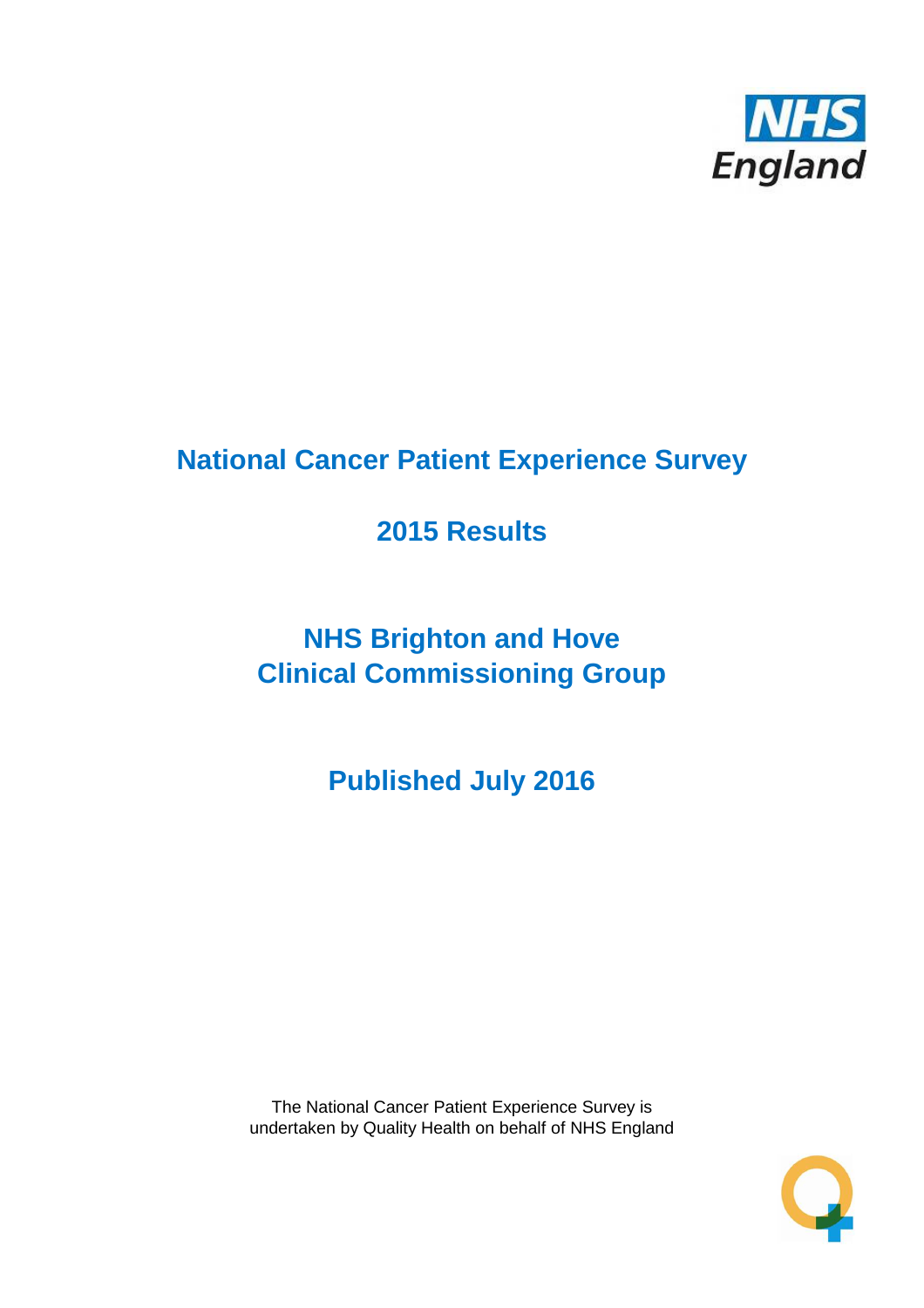#### **Introduction**

The National Cancer Patient Experience Survey 2015 is the fifth iteration of the survey first undertaken in 2010. It has been designed to monitor national progress on cancer care; to provide information to drive local quality improvements; to assist commissioners and providers of cancer care; and to inform the work of the various charities and stakeholder groups supporting cancer patients.

The survey was overseen by a national Cancer Patient Experience Advisory Group. This Advisory Group set the principles and objectives of the survey programme and guided questionnaire development.

The survey was commissioned and managed by NHS England. The survey provider, Quality Health, is responsible for designing, running and analysing the survey.

Full national results and other reports are available at www.ncpes.co.uk

Further details on the survey methodology and changes to the 2015 survey can be found in the Annex. Note that a number of significant changes were made to the 2015 survey so caution should be taken in directly comparing data from the 2015 survey to the findings of the previous CPES surveys. No comparisons with previous surveys are presented in this report.

#### **This report**

The report shows how this CCG scored for each question in the survey, compared with national results. It is aimed at helping individual CCGs to understand their performance and identify areas for local improvement.

Note that responses for questions with 1-20 respondents have been suppressed. This is to protect patient confidentiality and because uncertainty around the result is too great.

#### **Data tables**

The data tables presented in this report show the following for each question:

- **Column 1** shows the number of respondents to this question
- **Column 2** shows the unadjusted 2015 score for this CCG
- **Column 3** shows the case-mix adjusted 2015 score for this CCG
- **Column 4** shows the lower limit of the expected range of scores for this CCG (the top of the pale blue section on the Comparability chart - see below)
- **Column 5** shows the upper limit of the expected range of scores for this CCG (the bottom of the dark blue section on the Comparability chart - see below)
- **Column 6** shows the National Average score for this question.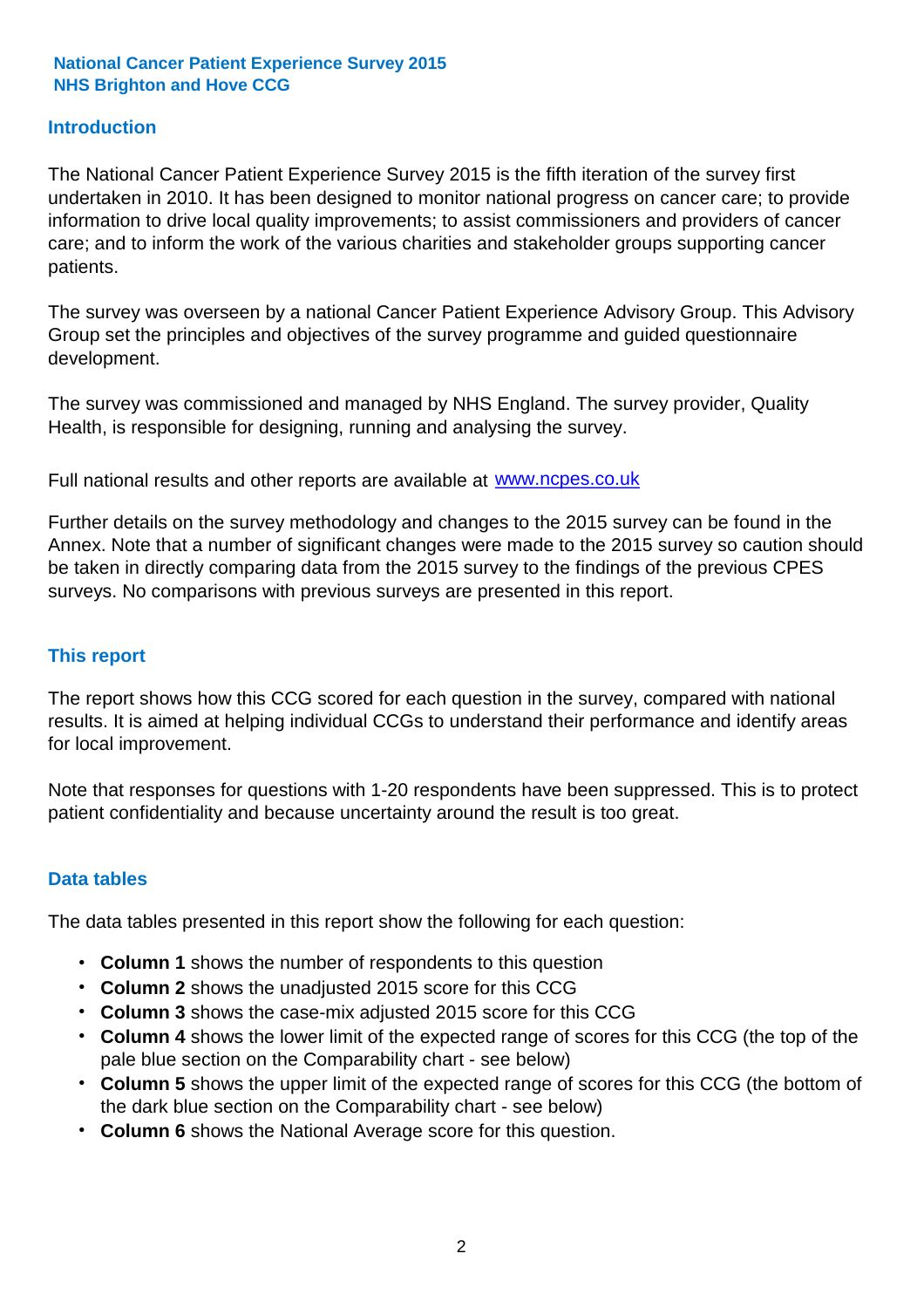Results for individual response options are presented in the detailed data tables **WWW.ncpes.co.uk** Confidence Intervals for unadjusted and case-mix adjusted data are provided in these tables.

Expected ranges and 95% Confidence Intervals highlight the uncertainty around the results. The size of the expected ranges and confidence intervals will be different for each question, and depends on the number of respondents and the range of their responses.

For further details on case-mix adjustment and the scoring methodology used, please refer to the Annex.

#### **Comparability charts**

For the 2015 survey, we have adopted the CQC standard for reporting comparative performance, based on calculation of "expected ranges". This means that CCGs will be flagged as outliers only if there is statistical evidence that their scores deviate (positively or negatively) from the range of scores that would be expected for CCGs of the same size.

The Comparability charts in this report show a bar with these expected ranges (in grey), higher than expected (in dark blue), and lower than expected (in pale blue). A black dot represents the actual score of this CCG.

The same colour convention has been used in Column 3 of the Data tables.

For further details on expected ranges, please refer to the technical document at **www.ncpes.co.uk** 

#### **Tumour group tables**

The final set of tables in this report show the scores for each question for each of the 13 tumour groups, with a comparative national score for that tumour group.

These breakdowns are intended as additional information for CCGs to understand the differences between the experiences of patients with different types of cancer. The numbers are generally relatively small and may not be statistically significant. They should therefore be treated with some caution.

#### **Notes on specific questions**

Question 5 in the survey has not been scored. However, the unscored data is useful and has been published alongside the other results in this report. This question asked respondents to "tick all that apply". The results show all of the responses given including where respondents chose two or more options.

Questions used to direct respondents to different parts of the survey (questions 4, 17, 24, 27, 40, 43, 46) and other demographic and information questions are not reported.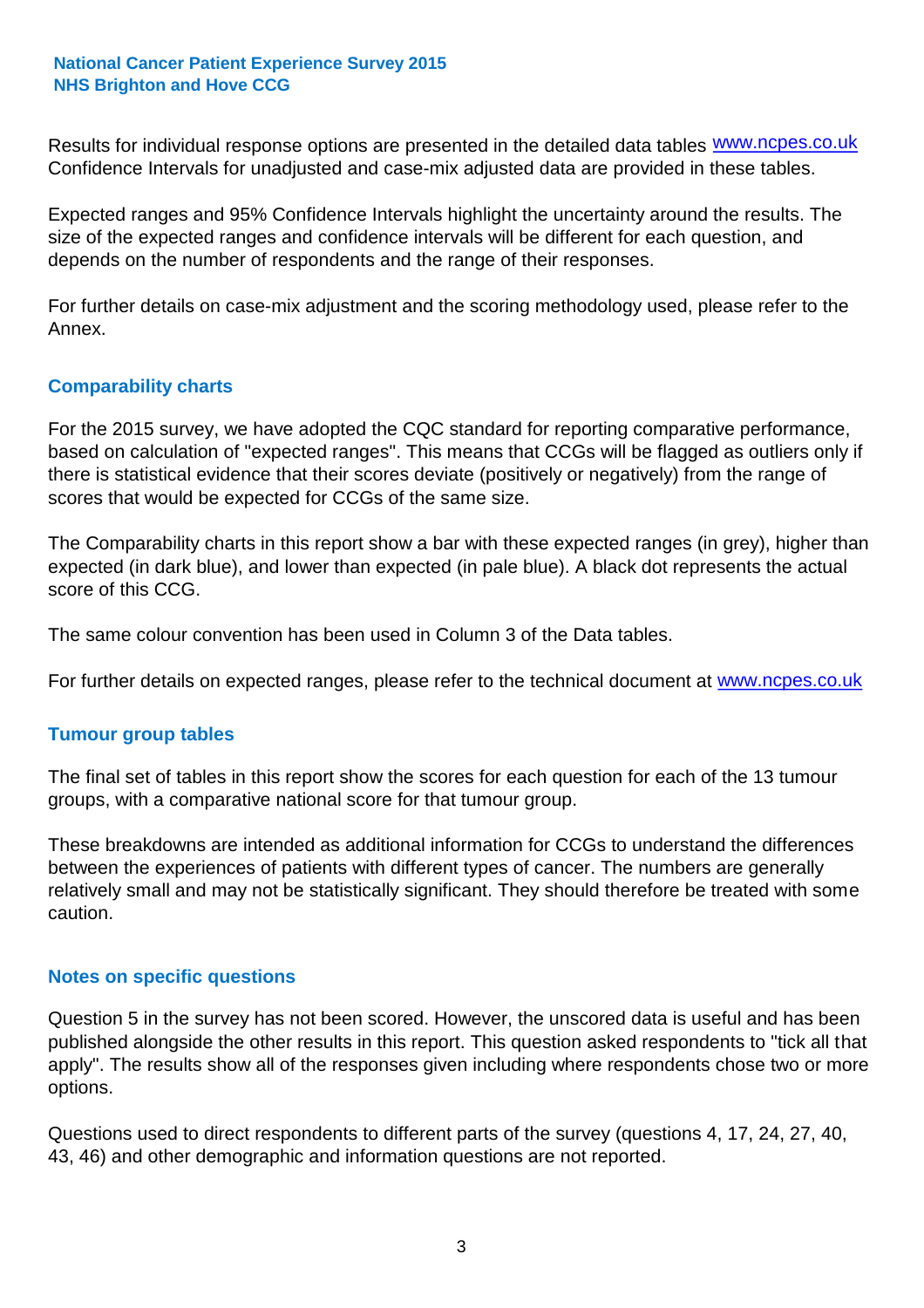#### **How to use the data**

Unadjusted data should be used to see the actual responses from patients relating to the CCG.

Case-mix adjusted data, together with expected ranges, should be used to understand whether the results are significantly higher or lower than national results.

Case-mix adjusted data, together with (case-mix adjusted) Confidence Intervals (presented in the detailed data tables **www.ncpes.co.uk**), should be used to understand whether the results are significantly higher or lower than the results for another CCG.

#### **Response rates**

Numbers of respondents by tumour group, age and gender can be found in the Annex.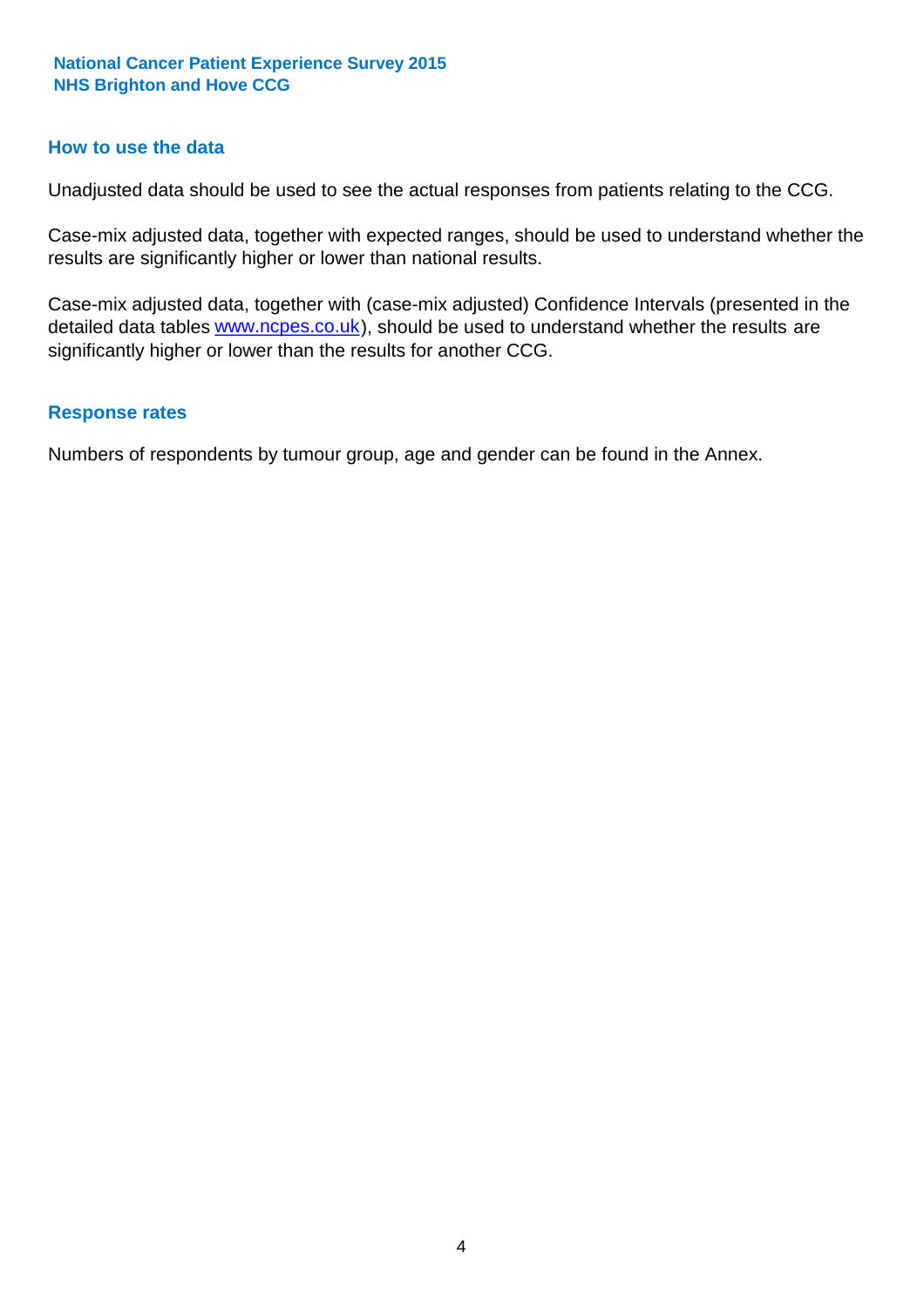#### **Executive Summary**

average rating of 8.5. Asked to rate their care on a scale of zero (very poor) to 10 (very good), respondents gave an

The following questions are included in phase 1 of the Cancer Dashboard developed by Public Health England and NHS England\*:

- **74%** of respondents said that they were definitely involved as much as they wanted to be in decisions about their care and treatment
- **90%** of respondents said that they were given the name of a Clinical Nurse Specialist who would support them through their treatment
- when asked how easy or difficult it had been to contact their Clinical Nurse Specialist 77% of respondents said that it had been 'quite easy' or 'very easy'
- **84%** of respondents said that, overall, they were always treated with dignity and respect they were in hospital
- **92%** of respondents said that hospital staff told them who to contact if they were worried about their condition or treatment after they left hospital
- **68%** of respondents said that they thought the GPs and nurses at their general practice definitely did everything they could to support them while they were having cancer treatment.

Detailed results for these and other questions are set out in the sections that follow.

#### \* www.cancerdata.nhs.uk/dashboard

The questions were selected in discussion with the national Cancer Patient Experience Advisory Group and reflect four key patient experience domains: provision of information; involvement in decisions; care transition; interpersonal relations, respect and dignity. The figures presented above are all case-mix adjusted.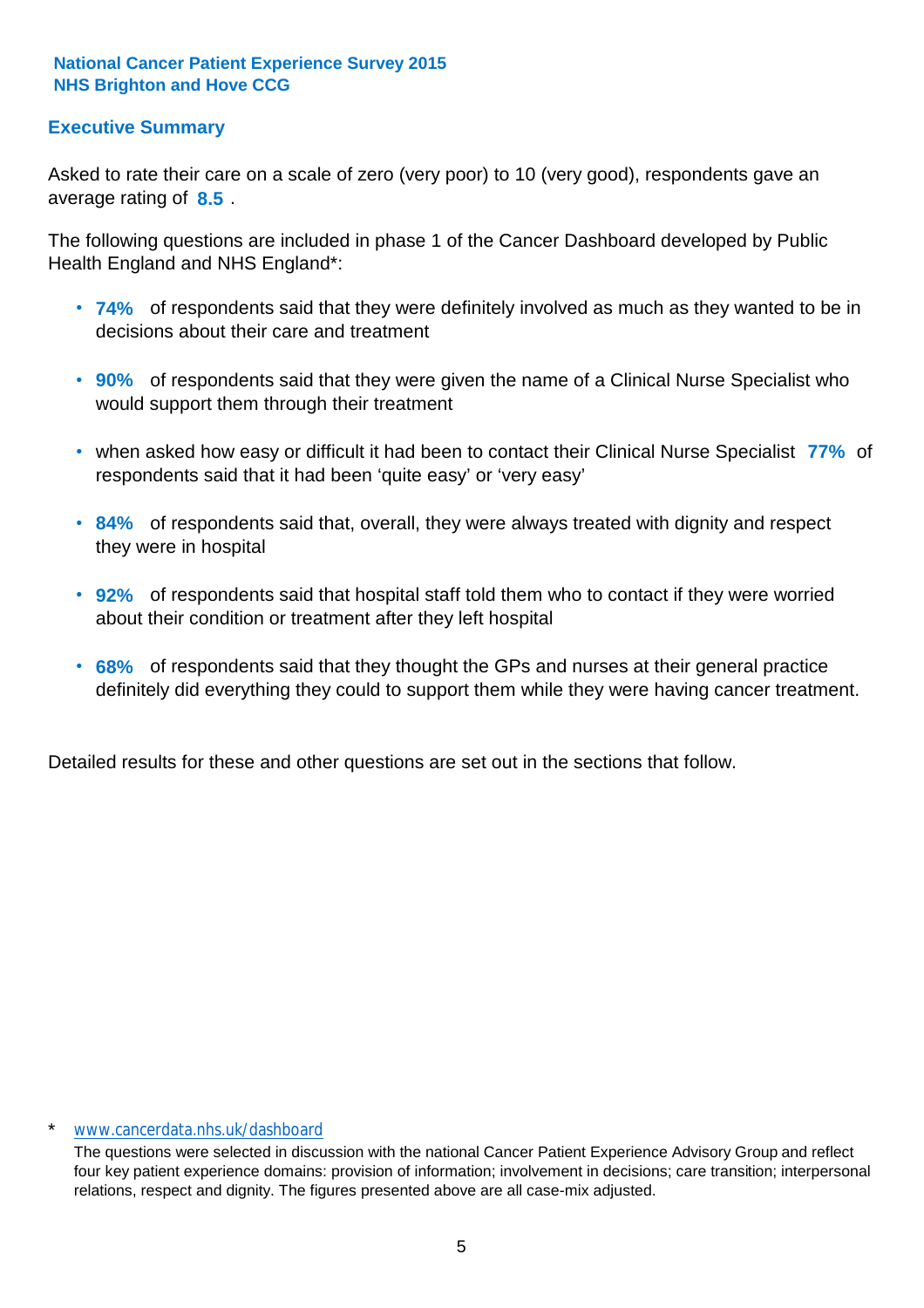# **Questions which scored outside expected range**

|                                             |                                                                                            |                                             |                                     | 2015 Case-mix Adjusted                |                                       |                              |  |  |
|---------------------------------------------|--------------------------------------------------------------------------------------------|---------------------------------------------|-------------------------------------|---------------------------------------|---------------------------------------|------------------------------|--|--|
| Question                                    |                                                                                            | for this<br>respondents<br>Number of<br>CCG | Percentage<br>this CCG<br>2015<br>ţ | Lower limit<br>expected<br>range<br>q | Upper limit<br>expected<br>range<br>õ | Average<br>National<br>Score |  |  |
|                                             | Seeing your GP                                                                             |                                             |                                     |                                       |                                       |                              |  |  |
| Q1                                          | Saw GP once / twice before being told had to go to hospital                                | 147                                         | 83%                                 | 69%                                   | 83%                                   | 76%                          |  |  |
|                                             | Finding out what was wrong with you                                                        |                                             |                                     |                                       |                                       |                              |  |  |
| Q8                                          | Patient told they could bring a family member or friend when<br>first told they had cancer | 177                                         | 87%                                 | 73%                                   | 85%                                   | 79%                          |  |  |
|                                             | <b>Clinical Nurse Specialist</b>                                                           |                                             |                                     |                                       |                                       |                              |  |  |
| Q18                                         | Patient found it easy to contact their CNS                                                 | 162                                         | 77%                                 | 81%                                   | 92%                                   | 87%                          |  |  |
| Hospital care as a day patient / outpatient |                                                                                            |                                             |                                     |                                       |                                       |                              |  |  |
| Q45                                         | Patient given understandable information about whether<br>radiotherapy was working         | 34                                          | 36%                                 | 43%                                   | 76%                                   | 60%                          |  |  |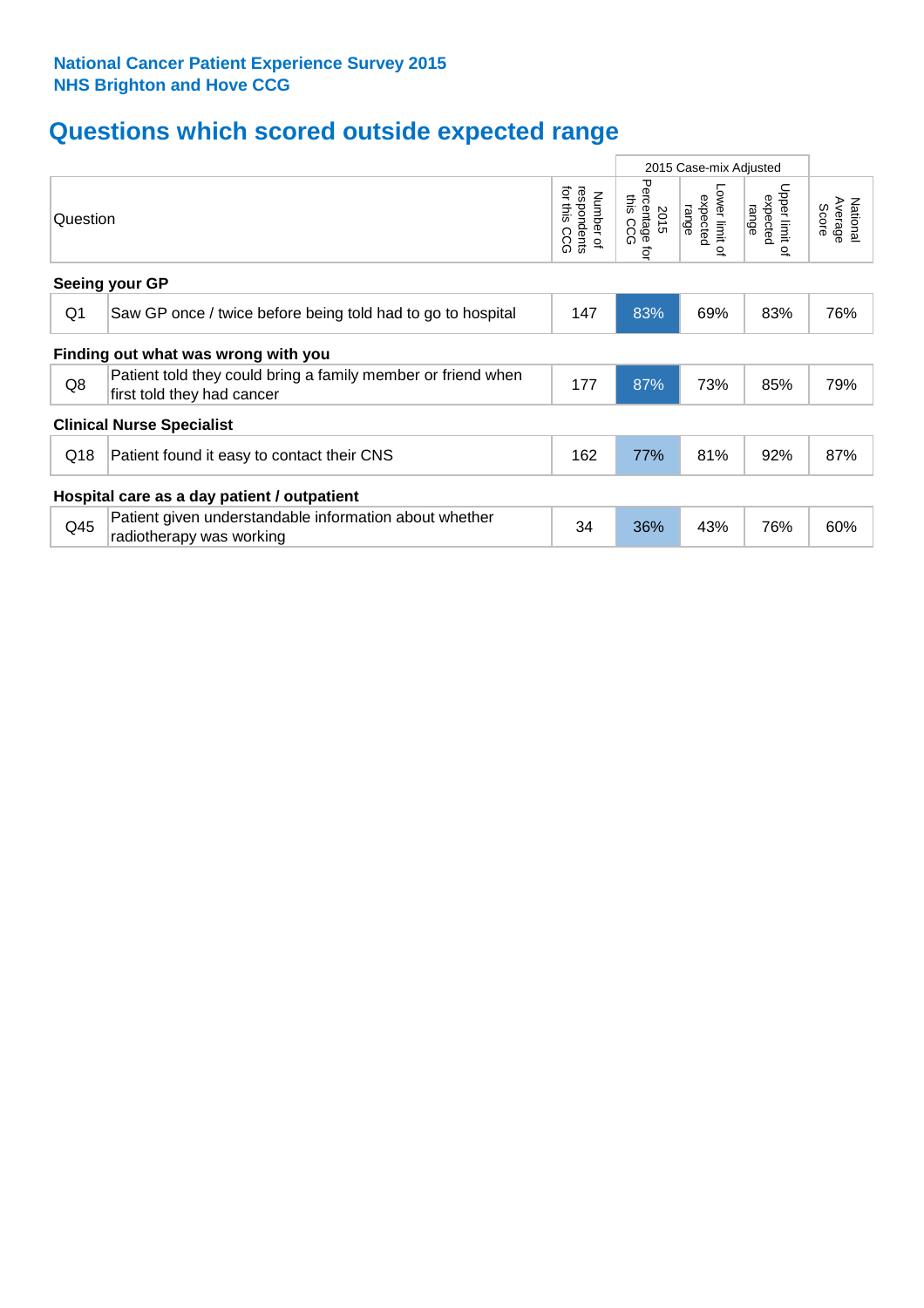### **CCG results**

#### **Seeing your GP**



|    |                                                                |                                         |                             |               | 2015 Case-mix Adjusted     |                            |                        |
|----|----------------------------------------------------------------|-----------------------------------------|-----------------------------|---------------|----------------------------|----------------------------|------------------------|
|    | Question                                                       | respondents<br>Number<br>$\overline{a}$ | 2015<br>Unadjusted<br>Score | 2015<br>Score | Expected<br>range<br>lower | Expected<br>range<br>nbber | National Average Score |
| Q1 | Saw GP once / twice before being told had to go to<br>hospital | 147                                     | 82%                         | 83%           | 69%                        | 83%                        | 76%                    |
| Q2 | Patient thought they were seen as soon as necessary            | 203                                     | 85%                         | 84%           | 77%                        | 88%                        | 82%                    |

|    |                                                                             |                                                 | No. |
|----|-----------------------------------------------------------------------------|-------------------------------------------------|-----|
|    | Beforehand, did you have all the<br>information you needed about your test? | Yes                                             |     |
|    |                                                                             | No, I would have liked more written information |     |
| Q5 |                                                                             | No, I would have liked more verbal information  |     |
|    |                                                                             | I did not need / want any information           |     |
|    |                                                                             | Don't know / can't remember                     |     |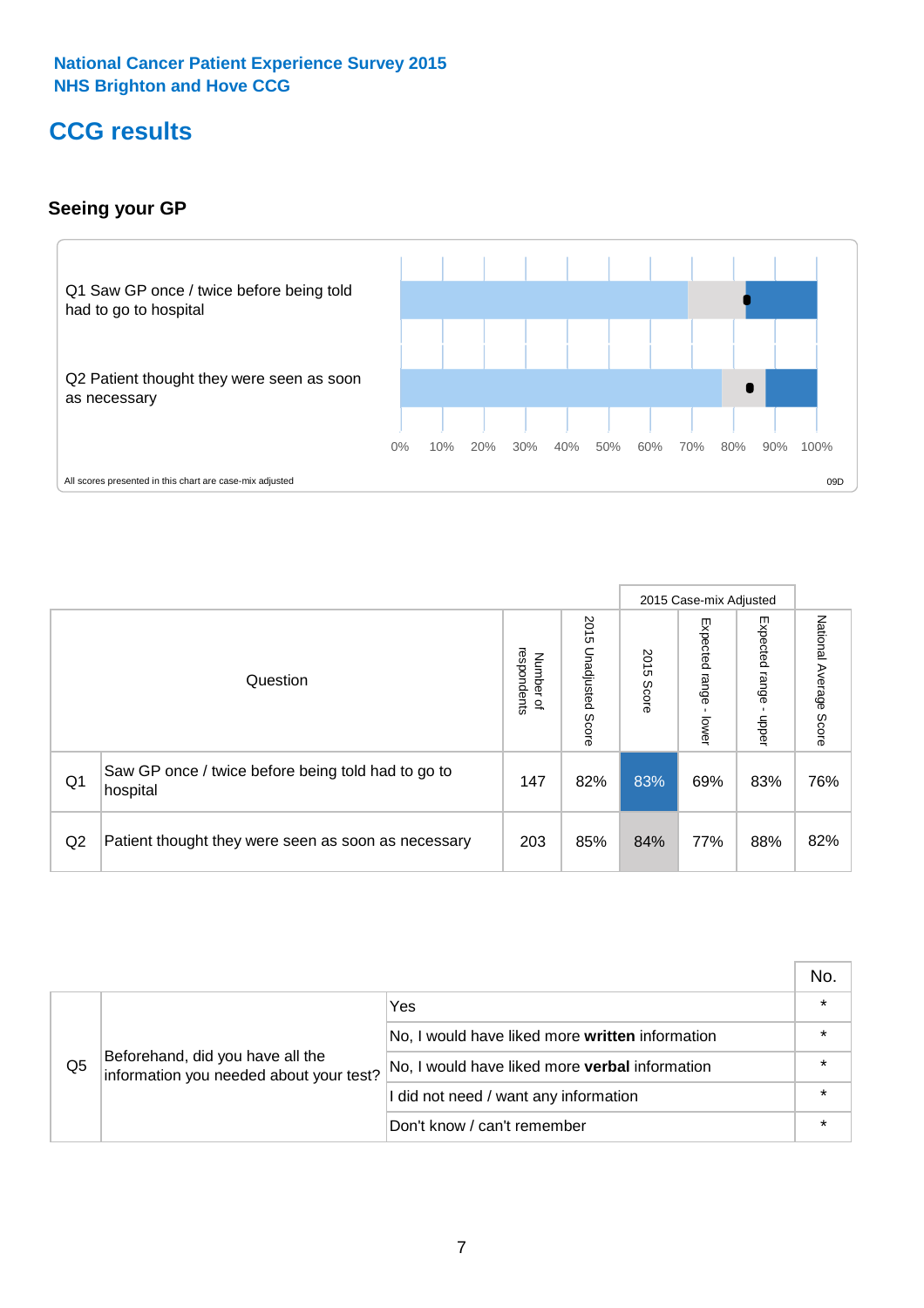#### **Diagnostic tests**



|                |                                                                       |                                   |                             |               | 2015 Case-mix Adjusted  |                         |                           |
|----------------|-----------------------------------------------------------------------|-----------------------------------|-----------------------------|---------------|-------------------------|-------------------------|---------------------------|
|                | Question                                                              | respondents<br>Number<br>$\Omega$ | 2015<br>Unadjusted<br>Score | 2015<br>Score | Expected range<br>lower | Expected range<br>nbber | National Average<br>Score |
| Q <sub>6</sub> | The length of time waiting for the test to be done was<br>about right | 171                               | 84%                         | 83%           | 81%                     | 92%                     | 87%                       |
| Q7             | Given complete explanation of test results in<br>understandable way   | 175                               | 77%                         | 77%           | 73%                     | 85%                     | 79%                       |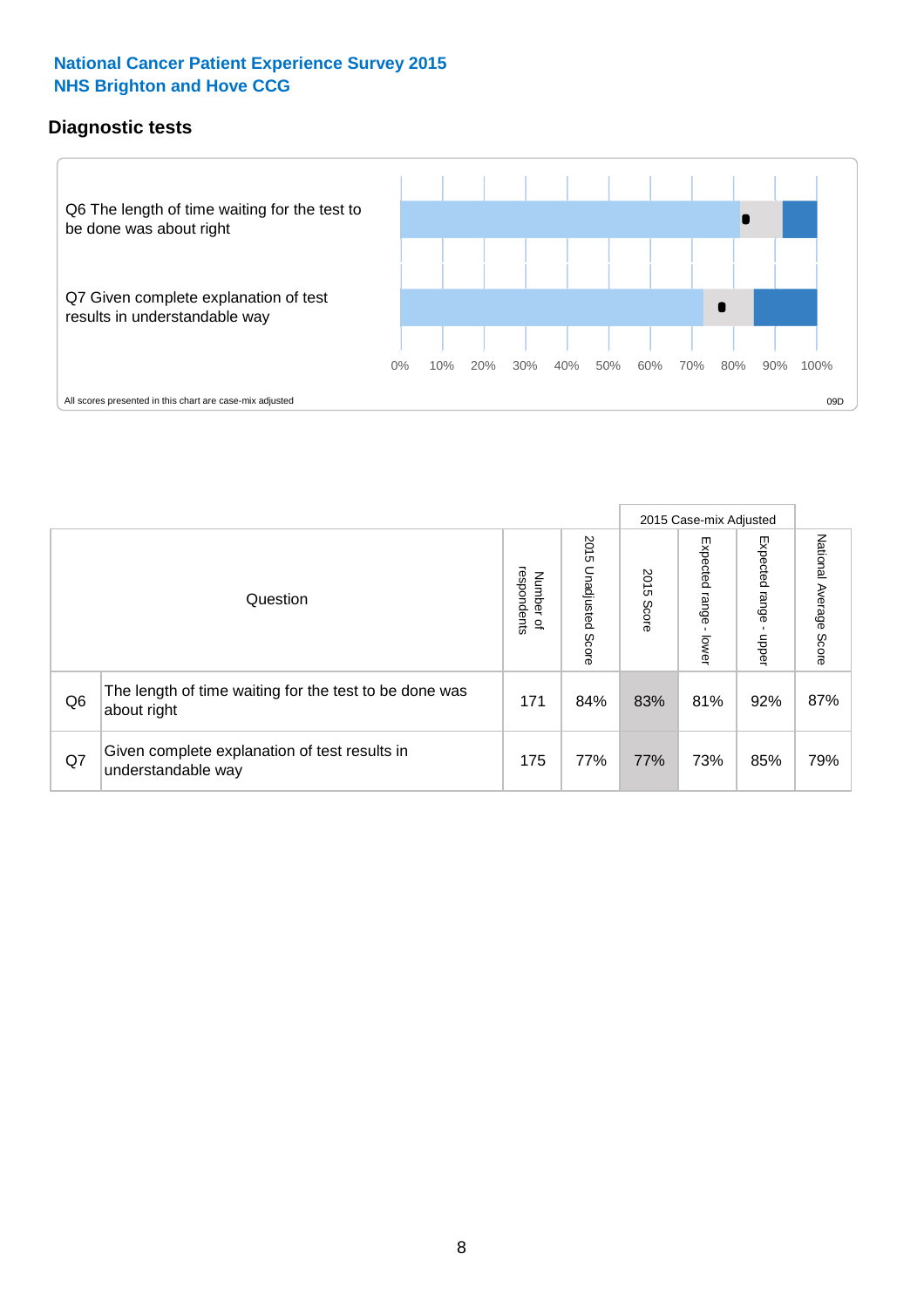#### **Finding out what was wrong with you**



|                |                                                                                            |                          |                       |               | 2015 Case-mix Adjusted |                                           |                           |
|----------------|--------------------------------------------------------------------------------------------|--------------------------|-----------------------|---------------|------------------------|-------------------------------------------|---------------------------|
|                | Question                                                                                   | respondents<br>Number of | 2015 Unadjusted Score | 2015<br>Score | Expected range - lower | Expected range<br>$\blacksquare$<br>hbber | National Average<br>Score |
| Q8             | Patient told they could bring a family member or friend<br>when first told they had cancer | 177                      | 86%                   | 87%           | 73%                    | 85%                                       | 79%                       |
| Q <sub>9</sub> | Patient felt they were told sensitively that they had cancer                               | 204                      | 84%                   | 84%           | 79%                    | 89%                                       | 84%                       |
| Q10            | Patient completely understood the explanation of what<br>was wrong                         | 209                      | 70%                   | 72%           | 67%                    | 79%                                       | 73%                       |
| Q11            | Patient given easy to understand written information<br>about the type of cancer they had  | 179                      | 73%                   | 72%           | 65%                    | 78%                                       | 72%                       |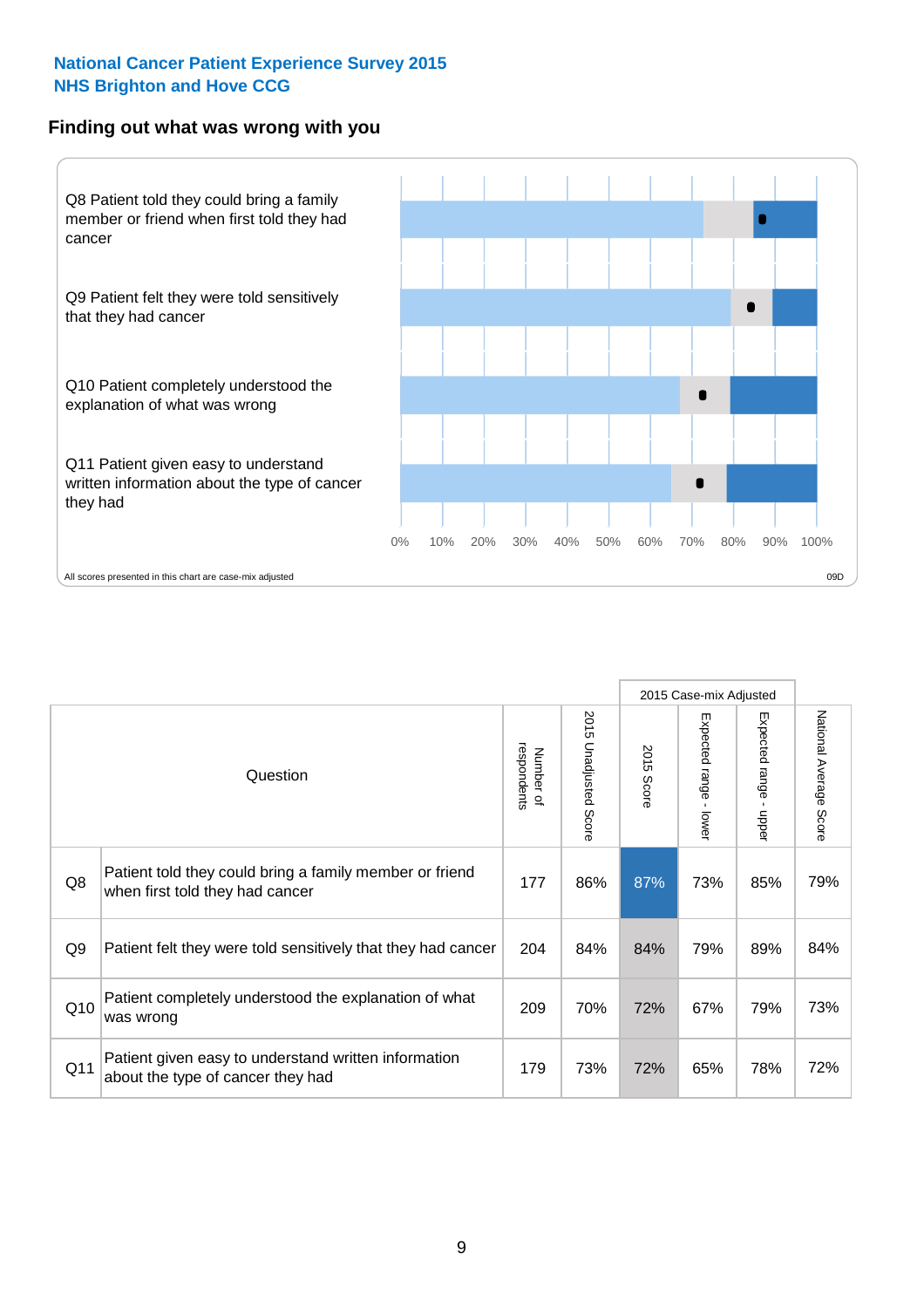#### **Finding out what was wrong with you**



|          |                                                                                         |                          |                       |               | 2015 Case-mix Adjusted                  |                           |                        |
|----------|-----------------------------------------------------------------------------------------|--------------------------|-----------------------|---------------|-----------------------------------------|---------------------------|------------------------|
| Question |                                                                                         | respondents<br>Number of | 2015 Unadjusted Score | 2015<br>Score | Expected range<br>$\mathbf{r}$<br>lower | Expected range -<br>nbber | National Average Score |
| Q12      | Patient felt that treatment options were completely<br>explained                        | 177                      | 79%                   | 80%           | 77%                                     | 88%                       | 83%                    |
| Q13      | Possible side effects explained in an understandable way                                | 197                      | 68%                   | 68%           | 67%                                     | 79%                       | 73%                    |
| Q14      | Patient given practical advice and support in dealing with<br>side effects of treatment | 196                      | 60%                   | 60%           | 60%                                     | 73%                       | 66%                    |
| Q15      | Patient definitely told about side effects that could affect<br>them in the future      | 184                      | 52%                   | 52%           | 47%                                     | 62%                       | 54%                    |
| Q16      | Patient definitely involved in decisions about care and<br>treatment                    | 200                      | 74%                   | 74%           | 72%                                     | 83%                       | 78%                    |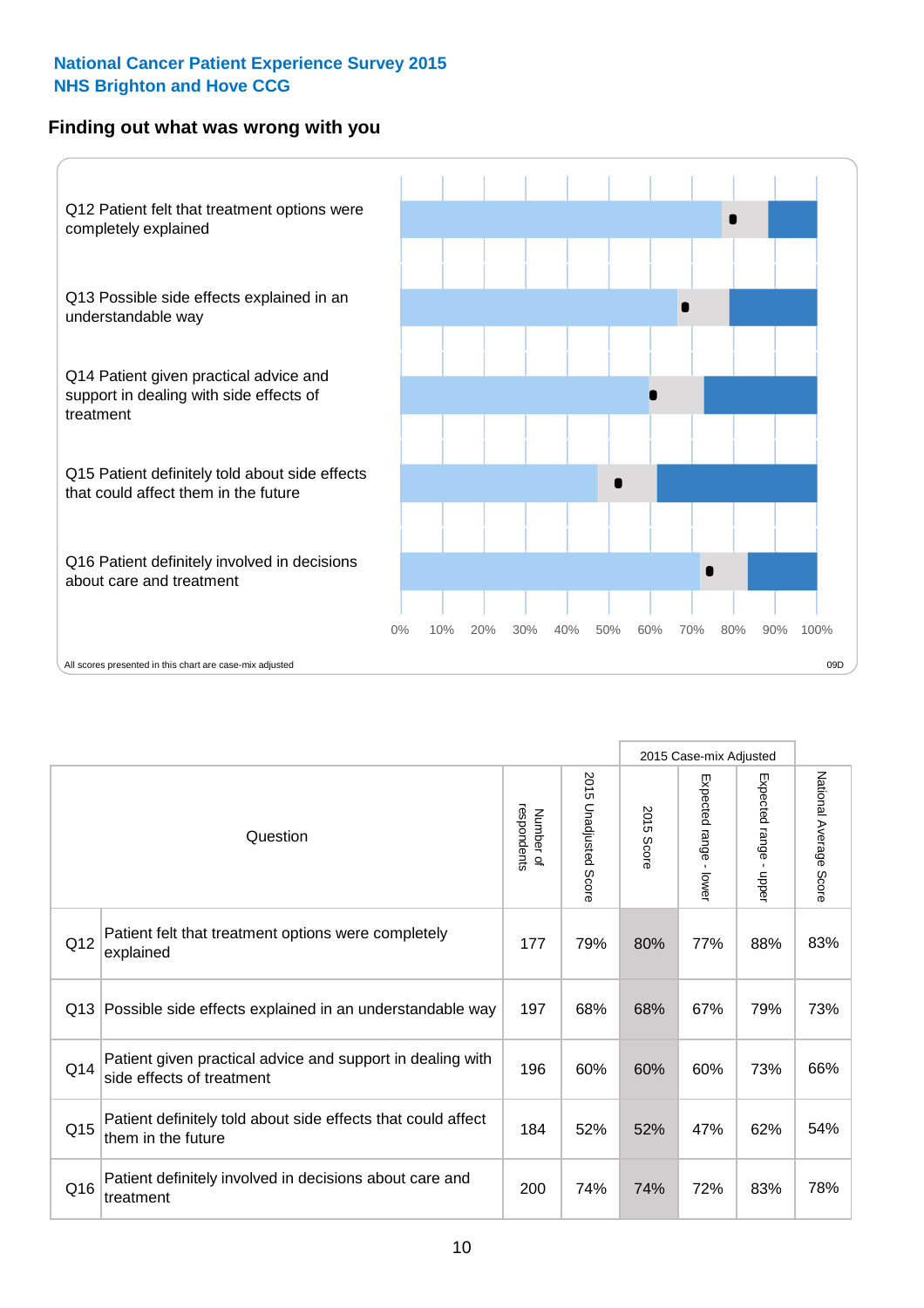#### **Clinical Nurse Specialist**



|     |                                                                                     |                          |                       | 2015 Case-mix Adjusted |                         |                         |                                  |
|-----|-------------------------------------------------------------------------------------|--------------------------|-----------------------|------------------------|-------------------------|-------------------------|----------------------------------|
|     | Question                                                                            | respondents<br>Number of | 2015 Unadjusted Score | 2015<br>Score          | Expected range<br>lower | Expected range<br>nbber | National Average<br><b>Score</b> |
| Q17 | Patient given the name of the CNS who would support<br>them through their treatment | 202                      | 90%                   | 90%                    | 86%                     | 94%                     | 90%                              |
| Q18 | Patient found it easy to contact their CNS                                          | 162                      | 77%                   | 77%                    | 81%                     | 92%                     | 87%                              |
| Q19 | Get understandable answers to important questions all or<br>most of the time        | 147                      | 86%                   | 85%                    | 83%                     | 94%                     | 89%                              |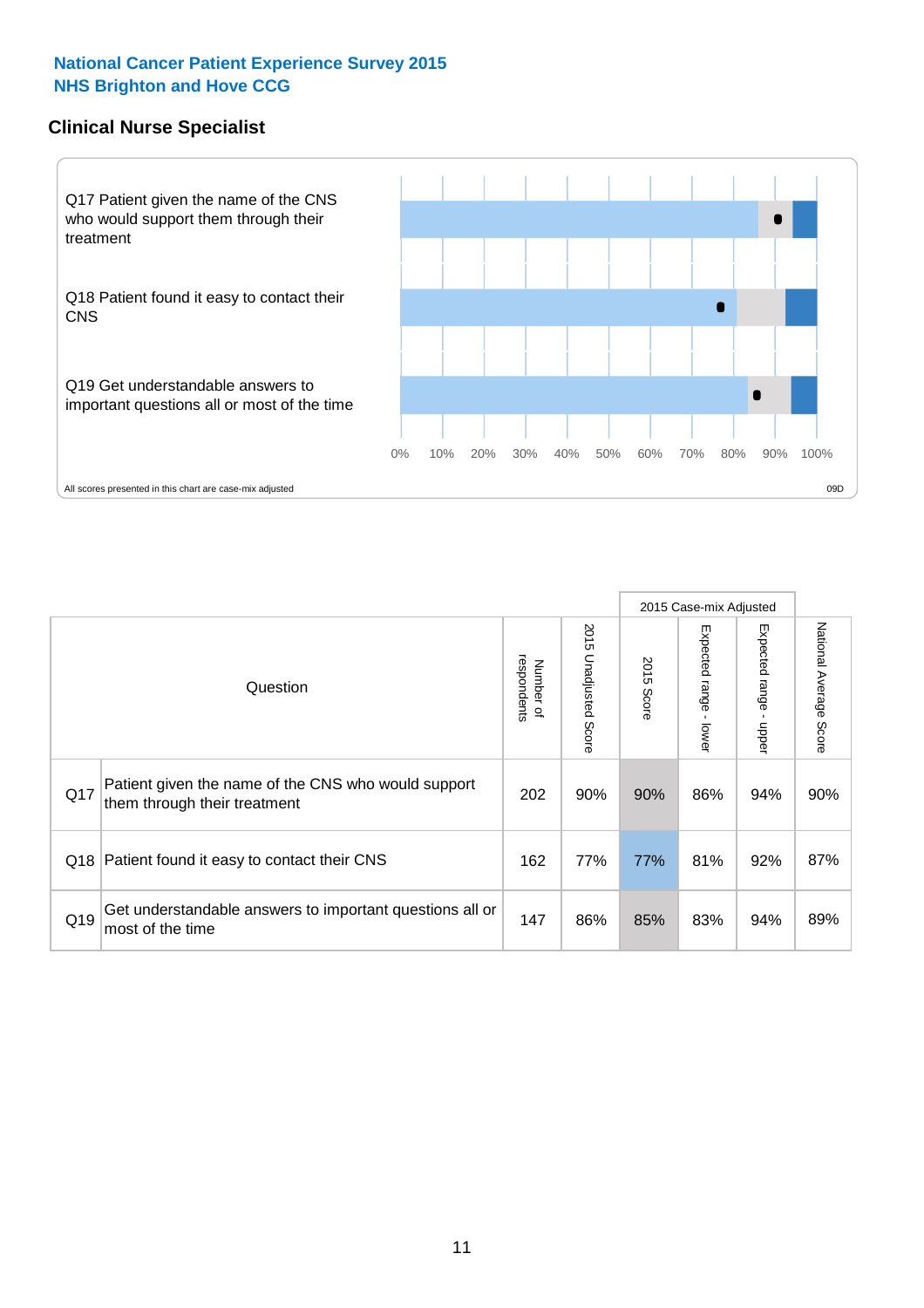#### **Support for people with cancer**



|                 |                                                                                            |                          |                                 |               | 2015 Case-mix Adjusted                    |                           |                        |
|-----------------|--------------------------------------------------------------------------------------------|--------------------------|---------------------------------|---------------|-------------------------------------------|---------------------------|------------------------|
|                 | Question                                                                                   | respondents<br>Number of | 2015<br><b>Unadjusted Score</b> | 2015<br>Score | Expected range<br>$\blacksquare$<br>lower | Expected range -<br>nbber | National Average Score |
| Q20             | Hospital staff gave information about support groups                                       | 147                      | 86%                             | 86%           | 77%                                       | 89%                       | 83%                    |
| Q <sub>21</sub> | Hospital staff gave information about impact cancer could<br>have on day to day activities | 131                      | 74%                             | 74%           | 74%                                       | 87%                       | 81%                    |
| Q22             | Hospital staff gave information on getting financial help                                  | 95                       | 56%                             | 56%           | 45%                                       | 65%                       | 55%                    |
| Q <sub>23</sub> | Hospital staff told patient they could get free prescriptions                              | 94                       | 79%                             | 81%           | 72%                                       | 88%                       | 80%                    |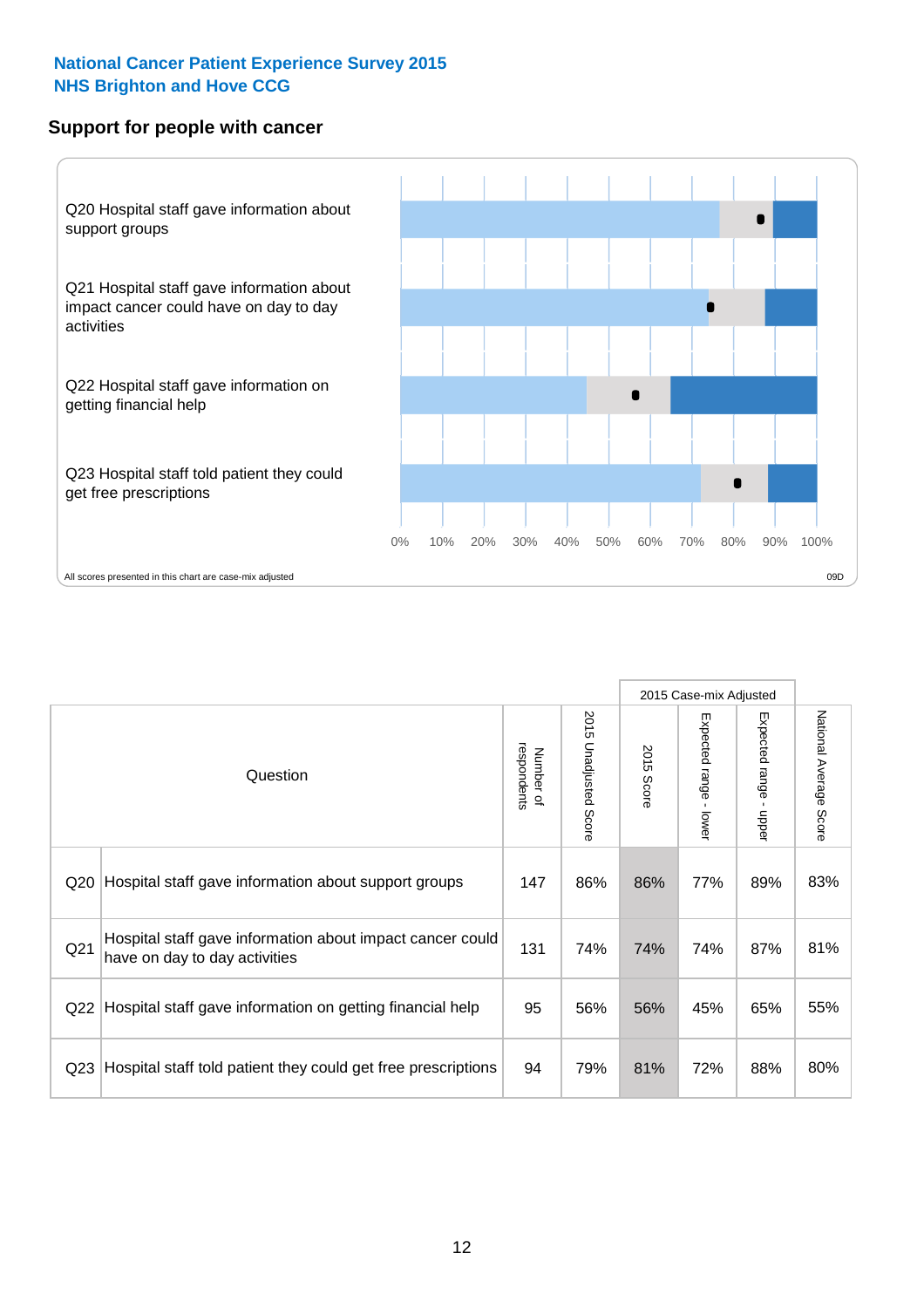### **Operations**



|     |                                                                 |                                              |                             |               | 2015 Case-mix Adjusted     |                           |                              |
|-----|-----------------------------------------------------------------|----------------------------------------------|-----------------------------|---------------|----------------------------|---------------------------|------------------------------|
|     | Question                                                        | respondents<br>Number<br>$\overline{\sigma}$ | 2015<br>Unadjusted<br>Score | 2015<br>Score | Expected<br>range<br>lower | Expected<br>range<br>dddn | National<br>Average<br>Score |
| Q26 | Staff explained how operation had gone in<br>understandable way | 116                                          | 77%                         | 76%           | 70%                        | 85%                       | 78%                          |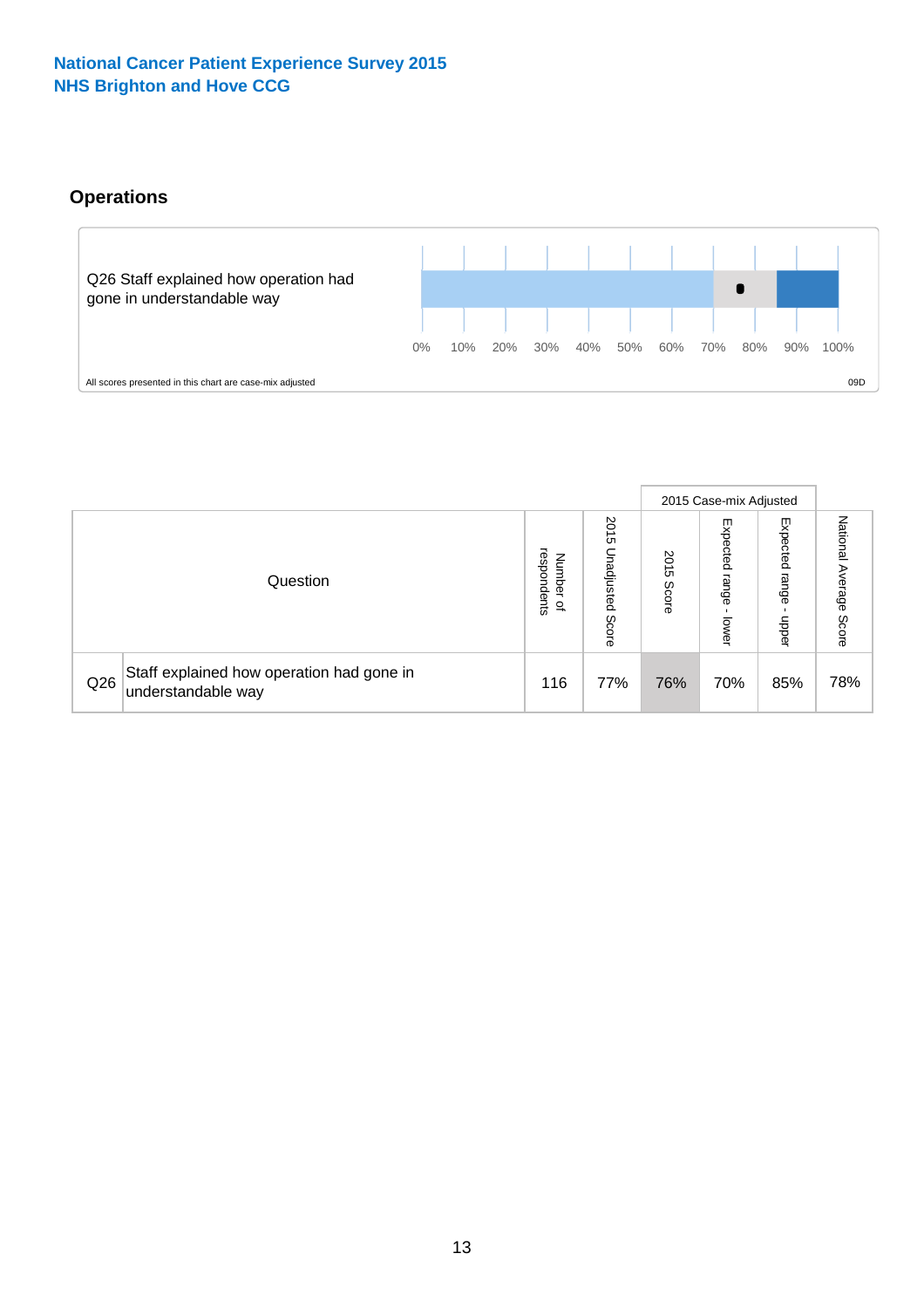#### **Hospital care as an inpatient (Part 1 of 3)**



All scores presented in this chart are case-mix adjusted (99D) and the extent of the second scores presented in this chart are case-mix adjusted (99D) and the scores presented in this chart are case-mix adjusted (99D) and

|                 |                                                                                           |                          |                                 |               | 2015 Case-mix Adjusted                  |                           |                        |
|-----------------|-------------------------------------------------------------------------------------------|--------------------------|---------------------------------|---------------|-----------------------------------------|---------------------------|------------------------|
|                 | Question                                                                                  | respondents<br>Number of | 2015<br><b>Unadjusted Score</b> | 2015<br>Score | Expected range<br>$\mathbf{r}$<br>lower | Expected range<br>- nbber | National Average Score |
| Q28             | Groups of doctors or nurses did not talk in front of patient<br>as if they were not there | 130                      | 78%                             | 77%           | 75%                                     | 88%                       | 81%                    |
| Q29             | Patient had confidence and trust in all doctors treating<br>them                          | 130                      | 81%                             | 81%           | 78%                                     | 90%                       | 84%                    |
| Q30             | Patient's family or someone close definitely had<br>opportunity to talk to doctor         | 98                       | 76%                             | 75%           | 63%                                     | 81%                       | 72%                    |
| Q <sub>31</sub> | Patient had confidence and trust in all ward nurses                                       | 130                      | 72%                             | 72%           | 65%                                     | 80%                       | 72%                    |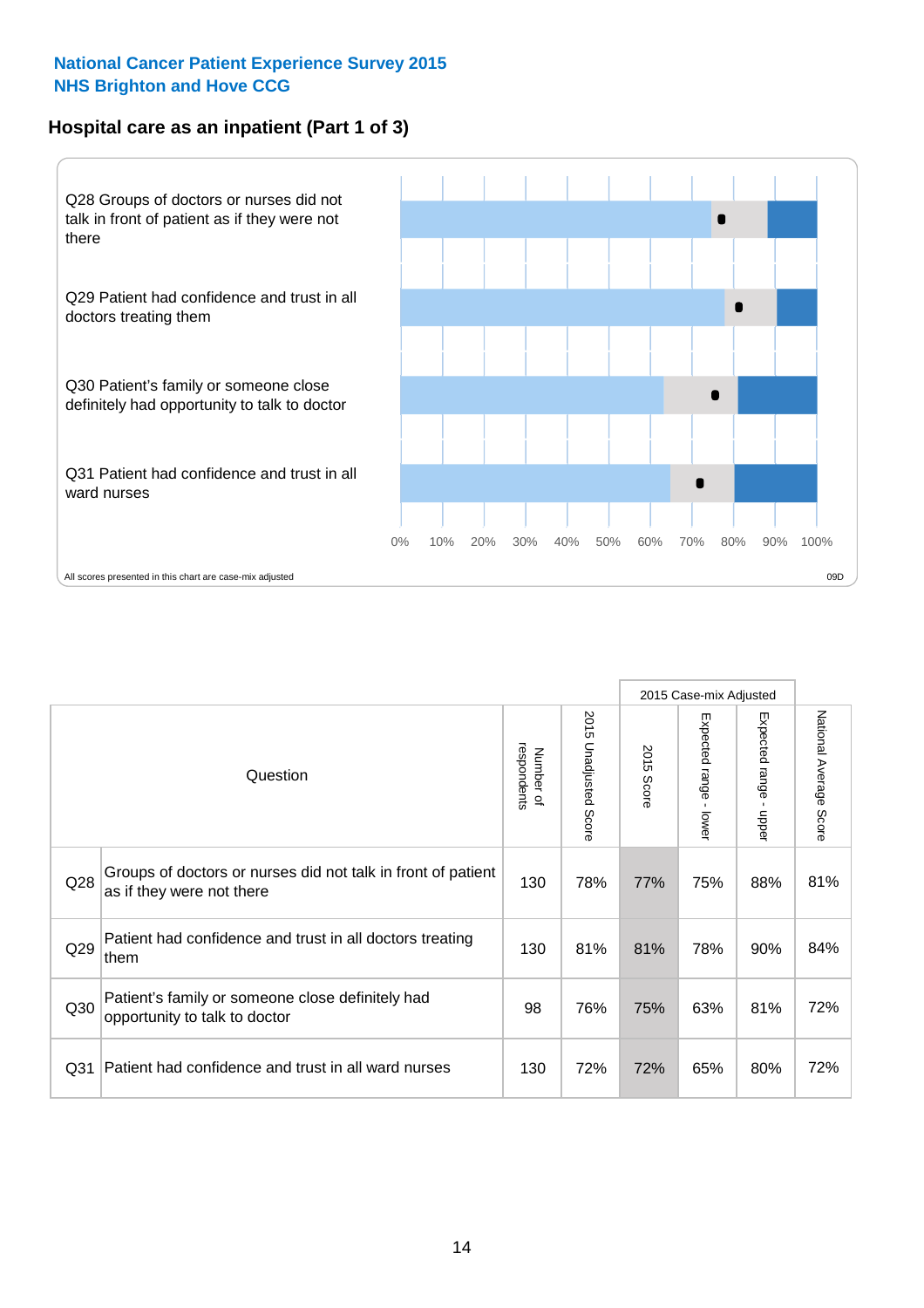#### **Hospital care as an inpatient (Part 2 of 3)**



|                 |                                                                         |                          |                       |               | 2015 Case-mix Adjusted |                                           |                        |
|-----------------|-------------------------------------------------------------------------|--------------------------|-----------------------|---------------|------------------------|-------------------------------------------|------------------------|
|                 | Question                                                                | respondents<br>Number of | 2015 Unadjusted Score | 2015<br>Score | Expected range - lower | Expected range<br>$\blacksquare$<br>nbber | National Average Score |
| Q <sub>32</sub> | Always / nearly always enough nurses on duty                            | 130                      | 69%                   | 69%           | 58%                    | 74%                                       | 66%                    |
| Q <sub>33</sub> | All staff asked patient what name they preferred to be<br>called by     | 131                      | 71%                   | 71%           | 56%                    | 78%                                       | 67%                    |
| Q <sub>34</sub> | Always given enough privacy when discussing condition<br>or treatment   | 130                      | 82%                   | 82%           | 79%                    | 91%                                       | 85%                    |
| Q <sub>35</sub> | Patient was able to discuss worries or fears with staff<br>during visit | 96                       | 46%                   | 45%           | 42%                    | 62%                                       | 52%                    |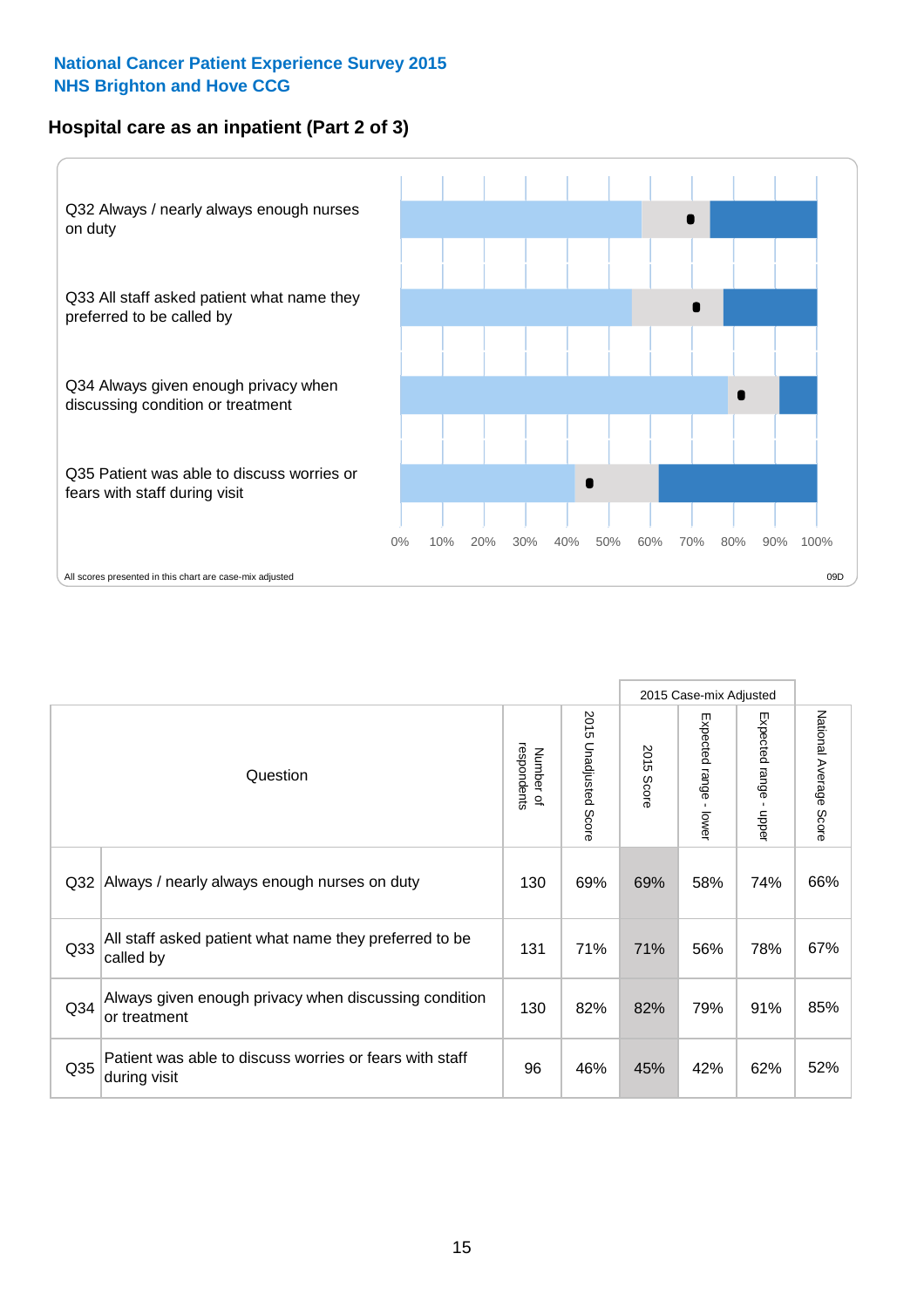#### **Hospital care as an inpatient (Part 3 of 3)**



|                 |                                                                                     |                          |                       |               | 2015 Case-mix Adjusted                    |                           |                        |
|-----------------|-------------------------------------------------------------------------------------|--------------------------|-----------------------|---------------|-------------------------------------------|---------------------------|------------------------|
|                 | Question                                                                            | respondents<br>Number of | 2015 Unadjusted Score | 2015<br>Score | Expected range<br>$\blacksquare$<br>lower | Expected range -<br>nbber | National Average Score |
| Q36             | Hospital staff definitely did everything to help control pain                       | 119                      | 82%                   | 82%           | 77%                                       | 90%                       | 84%                    |
| Q <sub>37</sub> | Always treated with respect and dignity by staff                                    | 131                      | 84%                   | 84%           | 82%                                       | 93%                       | 87%                    |
| Q38             | Given clear written information about what should / should<br>not do post discharge | 120                      | 87%                   | 87%           | 78%                                       | 91%                       | 84%                    |
| Q39             | Staff told patient who to contact if worried post discharge                         | 126                      | 93%                   | 92%           | 89%                                       | 98%                       | 94%                    |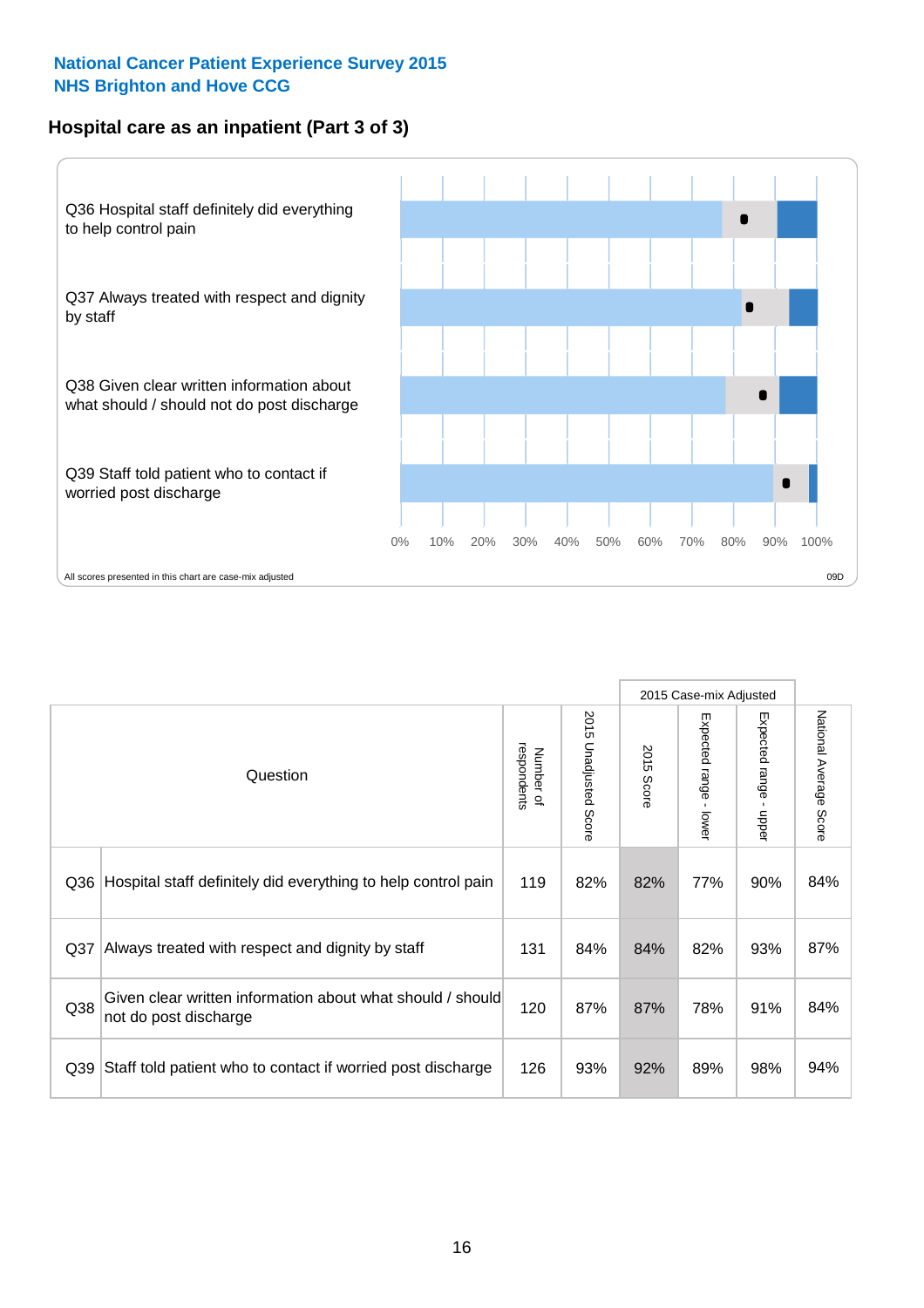#### **Hospital care as a day patient / outpatient (Part 1 of 2)**



|     |                                                                                    |                          |                                 |                      | 2015 Case-mix Adjusted                  |                                         |                        |
|-----|------------------------------------------------------------------------------------|--------------------------|---------------------------------|----------------------|-----------------------------------------|-----------------------------------------|------------------------|
|     | Question                                                                           | respondents<br>Number of | 2015<br><b>Unadjusted Score</b> | 2015<br><b>Score</b> | Expected range<br>$\mathbf{r}$<br>lower | Expected range<br>$\mathbf{I}$<br>nbber | National Average Score |
| Q41 | Patient was able to discuss worries or fears with staff<br>during visit            | 139                      | 67%                             | 66%                  | 62%                                     | 78%                                     | 70%                    |
| Q42 | Doctor had the right notes and other documentation with<br>them                    | 163                      | 94%                             | 94%                  | 92%                                     | 99%                                     | 96%                    |
| Q44 | Beforehand patient had all information needed about<br>radiotherapy treatment      | 41                       | 78%                             | 79%                  | 75%                                     | 97%                                     | 86%                    |
| Q45 | Patient given understandable information about whether<br>radiotherapy was working | 34                       | 38%                             | 36%                  | 43%                                     | 76%                                     | 60%                    |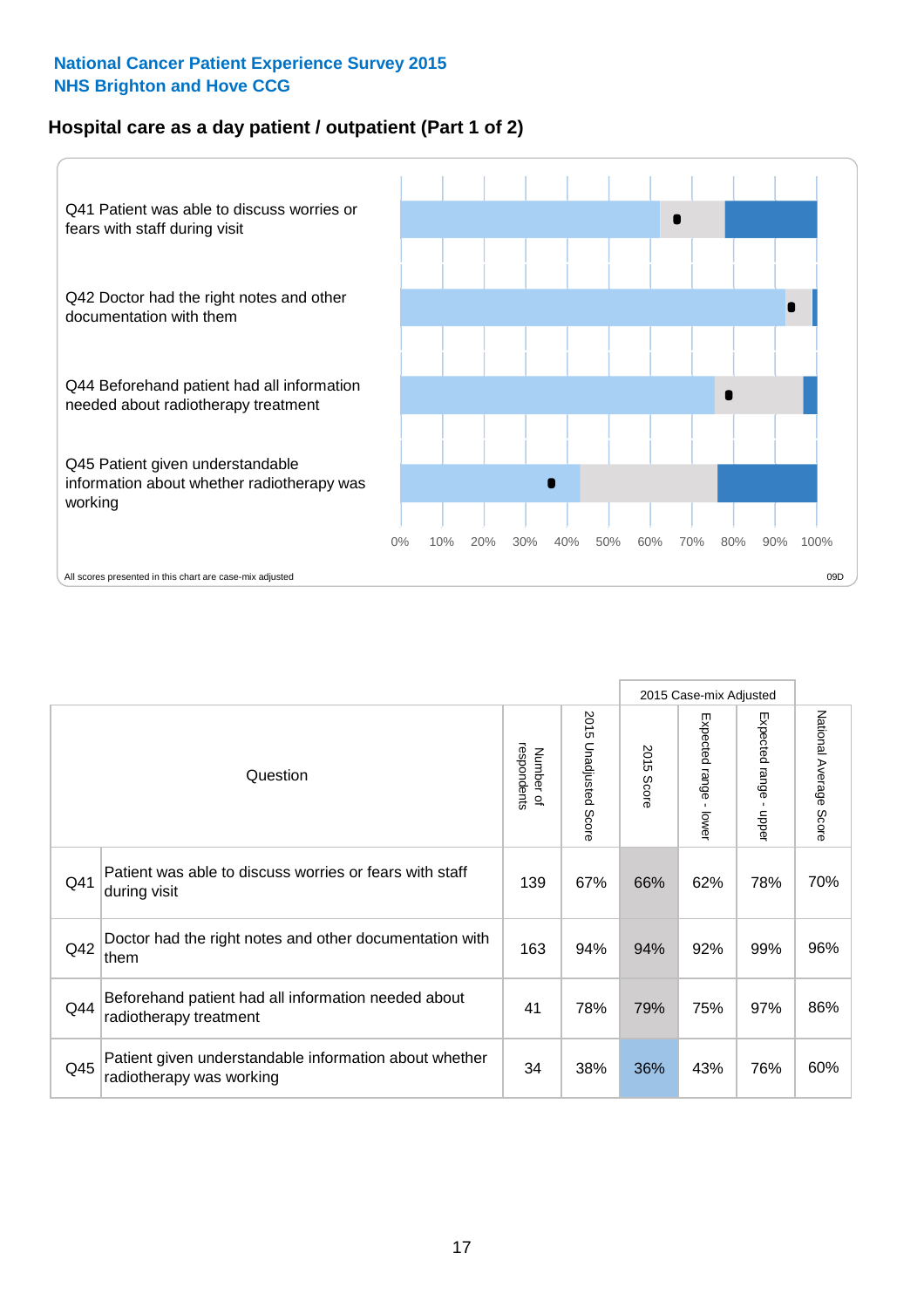#### **Hospital care as a day patient / outpatient (Part 2 of 2)**



|     |                                                                                    |                                       |                             |               | 2015 Case-mix Adjusted       |                            |                           |
|-----|------------------------------------------------------------------------------------|---------------------------------------|-----------------------------|---------------|------------------------------|----------------------------|---------------------------|
|     | Question                                                                           | respondents<br>Number<br>$\mathbf{Q}$ | 2015<br>Unadjusted<br>Score | 2015<br>Score | Expected<br>I range<br>lower | Expected<br>range<br>doper | National Average<br>Score |
| Q47 | Beforehand patient had all information needed about<br>chemotherapy treatment      | 75                                    | 81%                         | 81%           | 76%                          | 93%                        | 84%                       |
| Q48 | Patient given understandable information about whether<br>chemotherapy was working | 68                                    | 66%                         | 63%           | 57%                          | 79%                        | 68%                       |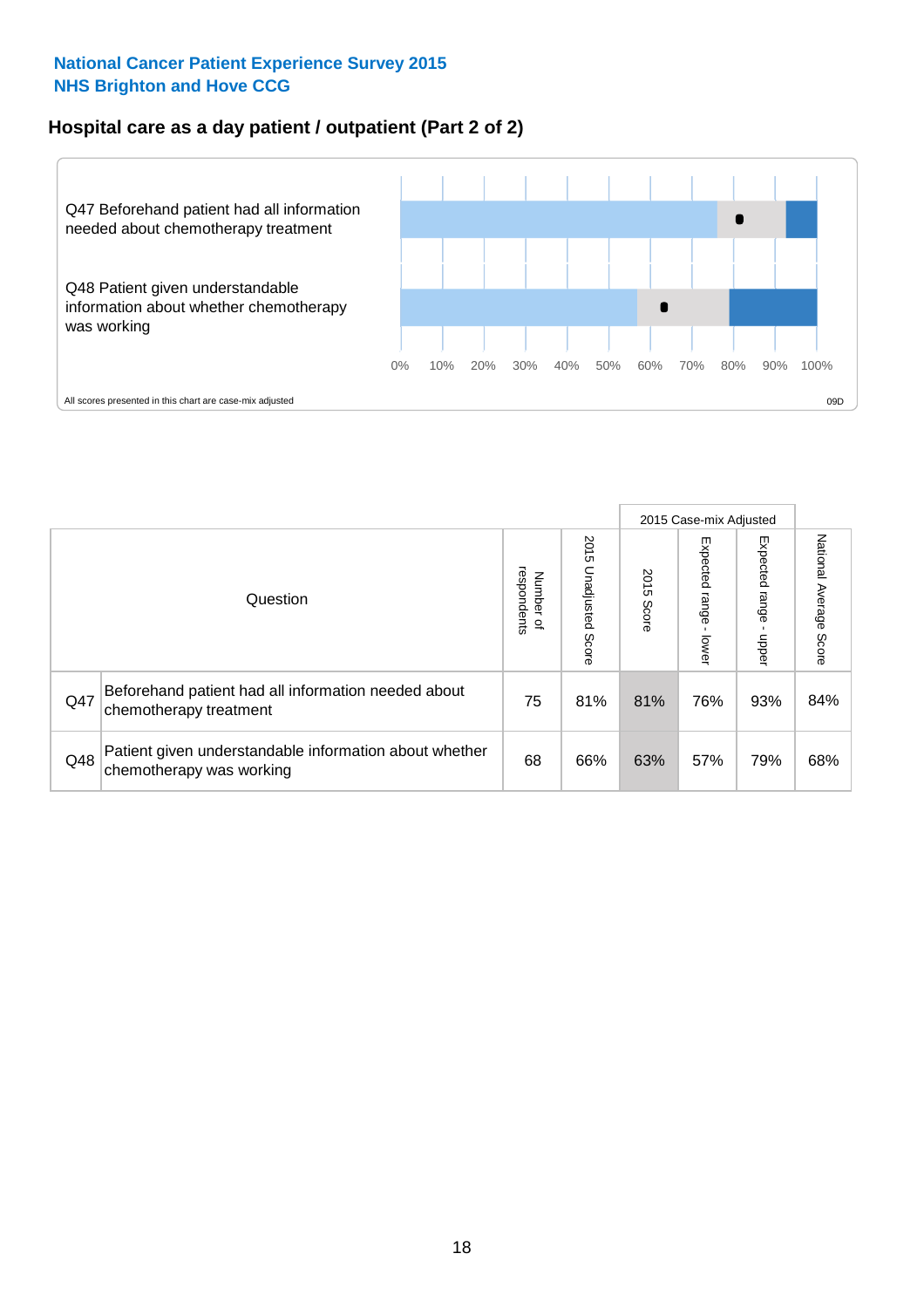#### **Home care and support**



2015 Case-mix Adjusted 2015 Unadjusted Score Expected range - upper National Average Score 2015 Unadjusted Score Expected range - lower National Average Score Expected range - lower Expected range - upper Number of<br>respondents respondents 2015 Score 2015 Score Number of Question Hospital staff gave family or someone close all the  $Q49$  information needed to help with care at home  $Q49$  |  $57\%$  |  $50\%$  |  $50\%$  |  $65\%$  |  $58\%$ Patient definitely given enough support from health or  $\frac{1}{250}$  social services during treatment  $\frac{1}{250}$  88  $\frac{47\%}{48\%}$  48%  $\frac{42\%}{65\%}$  54% Patient definitely given enough support from health or  $\frac{32}{100}$  social services after treatment  $\frac{32}{100}$   $\frac{32}{100}$   $\frac{32}{100}$   $\frac{32}{100}$   $\frac{32}{100}$   $\frac{32}{100}$   $\frac{32}{100}$   $\frac{32}{100}$   $\frac{32}{100}$   $\frac{32}{100}$   $\frac{45}{100}$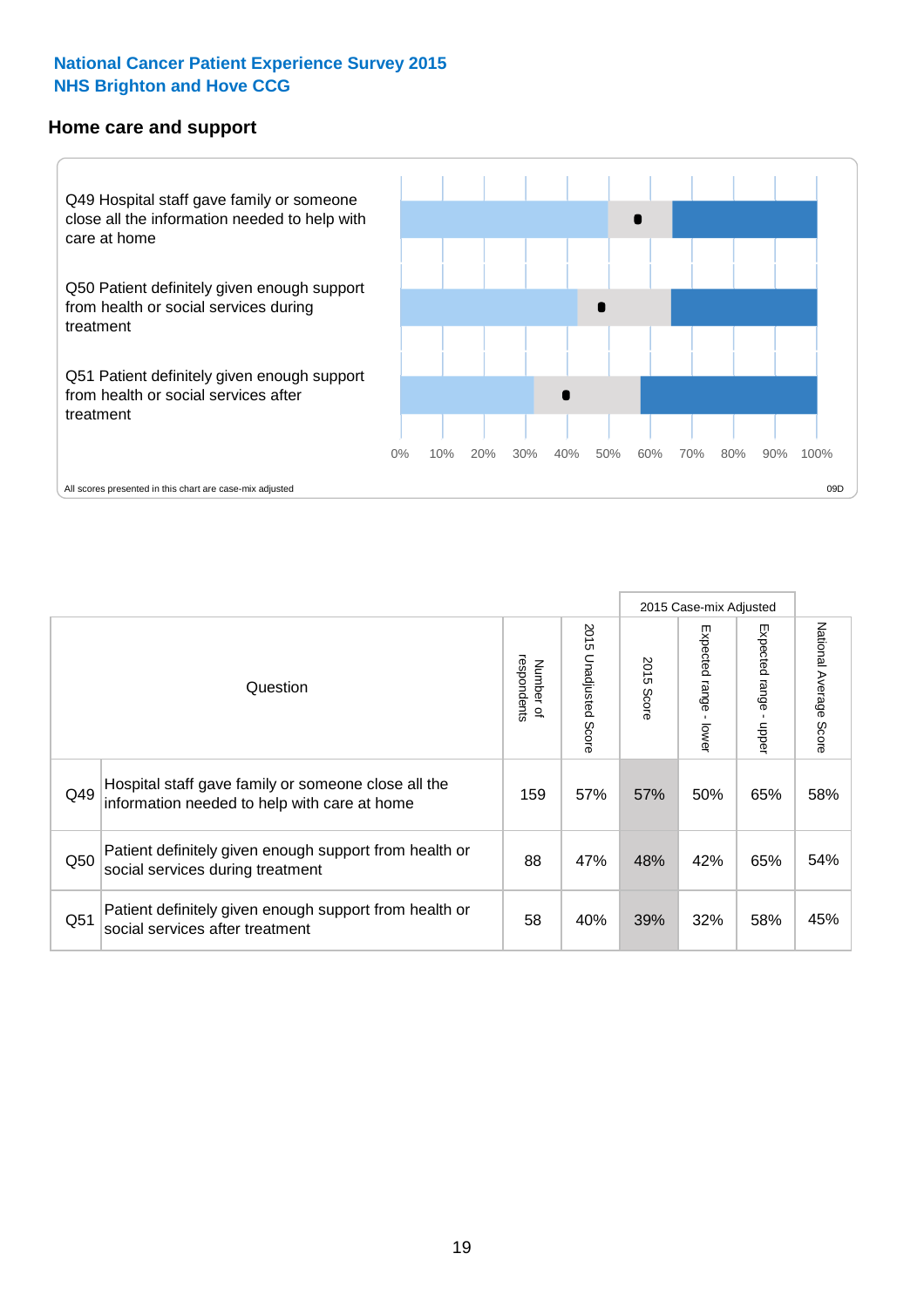#### **Care from your general practice**



|     |                                                                           |                                              |                             |               |                              | 2015 Case-mix Adjusted    |                           |
|-----|---------------------------------------------------------------------------|----------------------------------------------|-----------------------------|---------------|------------------------------|---------------------------|---------------------------|
|     | Question                                                                  | respondents<br>Number<br>$\overline{\sigma}$ | 2015<br>Unadjusted<br>Score | 2015<br>Score | Expected<br>I range<br>lower | Expected<br>ange<br>doper | National Average<br>Score |
| Q52 | GP given enough information about patient's condition<br>and treatment    | 171                                          | 96%                         | 96%           | 92%                          | 99%                       | 95%                       |
| Q53 | Practice staff definitely did everything they could to<br>support patient | 137                                          | 69%                         | 68%           | 54%                          | 71%                       | 63%                       |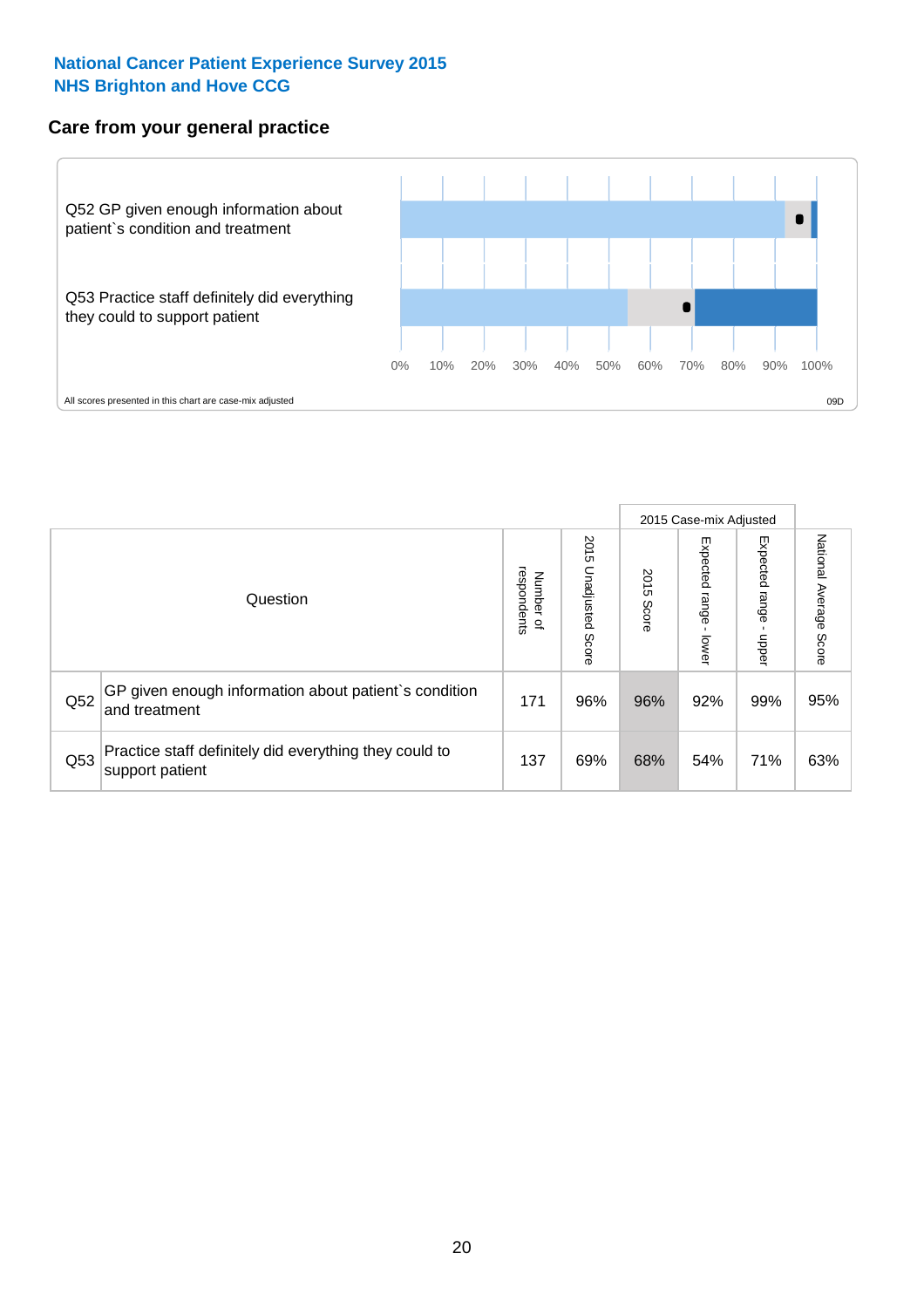#### **Your overall NHS care (Part 1 of 2)**



|     |                                                                    |                          |                          | 2015 Case-mix Adjusted |                         |                                           |                        |
|-----|--------------------------------------------------------------------|--------------------------|--------------------------|------------------------|-------------------------|-------------------------------------------|------------------------|
|     | Question                                                           | respondents<br>Number of | 2015<br>Unadjusted Score | 2015<br><b>Score</b>   | Expected range<br>lower | Expected range<br>$\blacksquare$<br>nbber | National Average Score |
| Q54 | Hospital and community staff always worked well together           | 200                      | 58%                      | 57%                    | 53%                     | 68%                                       | 61%                    |
| Q55 | Patient given a care plan                                          | 168                      | 29%                      | 29%                    | 26%                     | 40%                                       | 33%                    |
| Q56 | Overall the administration of the care was very good /<br>good     | 203                      | 88%                      | 87%                    | 85%                     | 93%                                       | 89%                    |
| Q57 | Length of time for attending clinics and appointments was<br>right | 200                      | 67%                      | 68%                    | 58%                     | 74%                                       | 66%                    |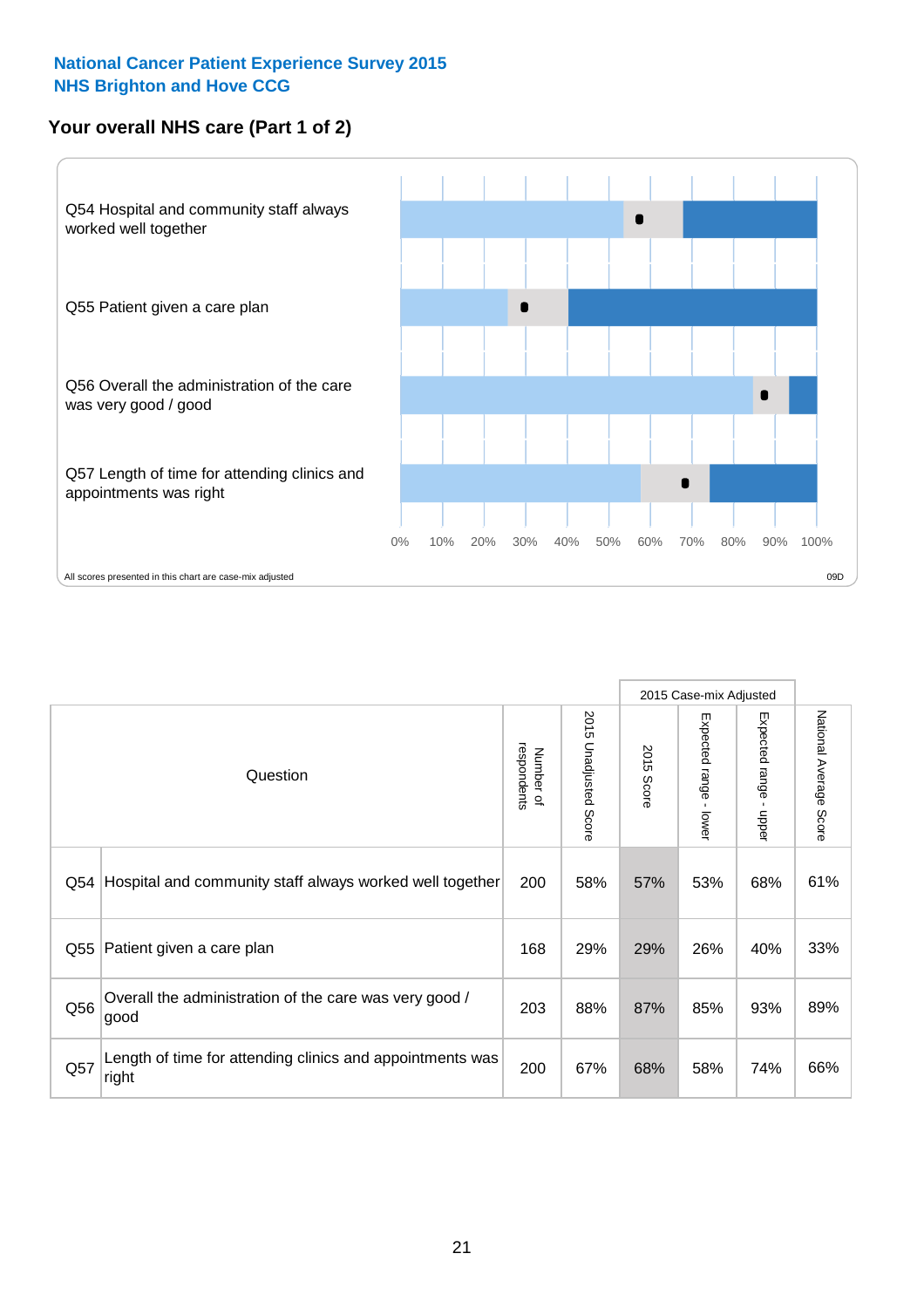#### **Your overall NHS care (Part 2 of 2)**



|     |                                                       |                                              |                             |               |                            | 2015 Case-mix Adjusted     |                        |
|-----|-------------------------------------------------------|----------------------------------------------|-----------------------------|---------------|----------------------------|----------------------------|------------------------|
|     | Question                                              | respondents<br>Number<br>$\overline{\sigma}$ | 2015<br>Unadjusted<br>Score | 2015<br>Score | Expected<br>range<br>lower | Expected<br>range<br>doper | National Average Score |
| Q58 | Taking part in cancer research discussed with patient | 202                                          | 23%                         | 21%           | 20%                        | 37%                        | 28%                    |



|     |                                                                        |                                              |                             |               |                                         | 2015 Case-mix Adjusted                   |                              |
|-----|------------------------------------------------------------------------|----------------------------------------------|-----------------------------|---------------|-----------------------------------------|------------------------------------------|------------------------------|
|     | Question                                                               | respondents<br>Number<br>$\overline{\sigma}$ | 2015<br>Jnadjusted<br>Score | 2015<br>Score | OWer<br>limit<br>range<br>₽<br>expected | Upper<br>limit<br>range<br>õ<br>expected | National<br>Average<br>Score |
| Q59 | Patient's average rating of care scored from very poor to<br>very good | 197                                          | 8.5                         | 8.5           | 8.5                                     | 8.9                                      | 8.7                          |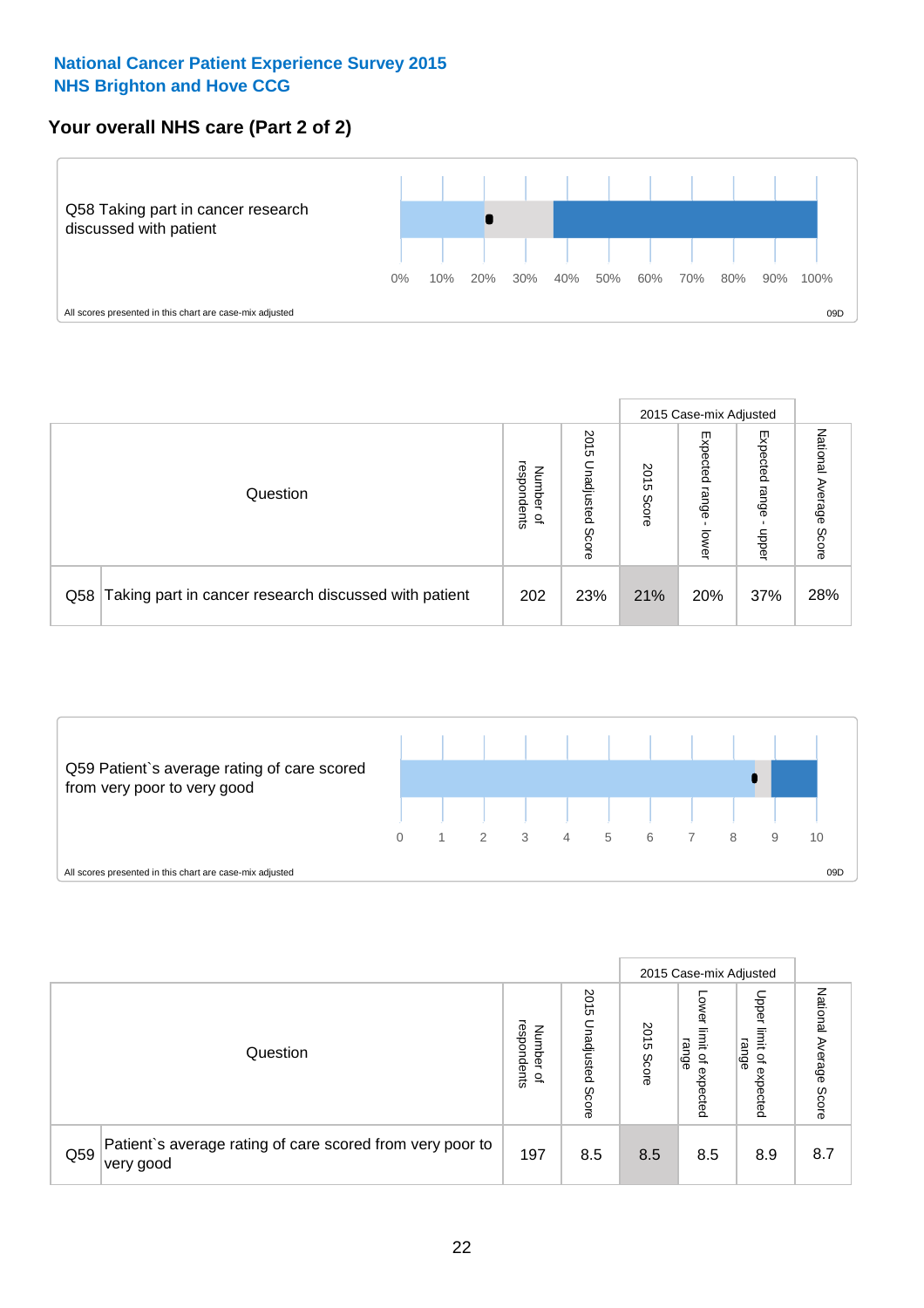### **Comparisons by tumour group for this CCG**

The following tables show the unadjusted CCG and the national percentage scores for each question broken down by tumour group. Where a cell in the table contains an asterisk this indicates that the number of patients in that group was below 21 and too small to display. Where a cell in the table contains "n.a." this indicates that there were no respondents for that tumour group.

### **Seeing your GP**

|                      | Q1. Saw GP once /<br>had to go to hospital | twice before being told | Q2. Patient thought<br>they were seen as<br>soon as necessary |                 |  |
|----------------------|--------------------------------------------|-------------------------|---------------------------------------------------------------|-----------------|--|
| <b>Cancer type</b>   | This CCG <sup>\$</sup>                     | <b>National</b>         | This CCG <sup>\$</sup>                                        | <b>National</b> |  |
| Brain / CNS          | n.a.                                       | 60%                     | n.a.                                                          | 77%             |  |
| <b>Breast</b>        | 100%                                       | 93%                     | 92%                                                           | 88%             |  |
| Colorectal / LGT     | $\star$                                    | 72%                     | $\star$                                                       | 80%             |  |
| Gynaecological       | $\star$                                    | 75%                     | $\star$                                                       | 78%             |  |
| Haematological       | 72%                                        | 64%                     | 83%                                                           | 80%             |  |
| <b>Head and Neck</b> | $\star$                                    | 77%                     | $\star$                                                       | 79%             |  |
| Lung                 | $\star$                                    | 69%                     | $\star$                                                       | 83%             |  |
| Prostate             | $\star$                                    | 79%                     | $\star$                                                       | 85%             |  |
| Sarcoma              | $\star$                                    | 64%                     | $\star$                                                       | 69%             |  |
| Skin                 | $\star$                                    | 91%                     | $\star$                                                       | 87%             |  |
| <b>Upper Gastro</b>  | n.a.                                       | 70%                     | $\star$                                                       | 78%             |  |
| Urological           | $\star$                                    | 81%                     | 79%                                                           | 84%             |  |
| Other                | $\star$                                    | 70%                     | $\star$                                                       | 78%             |  |
| <b>All Cancers</b>   | 82%                                        | 76%                     | 85%                                                           | 82%             |  |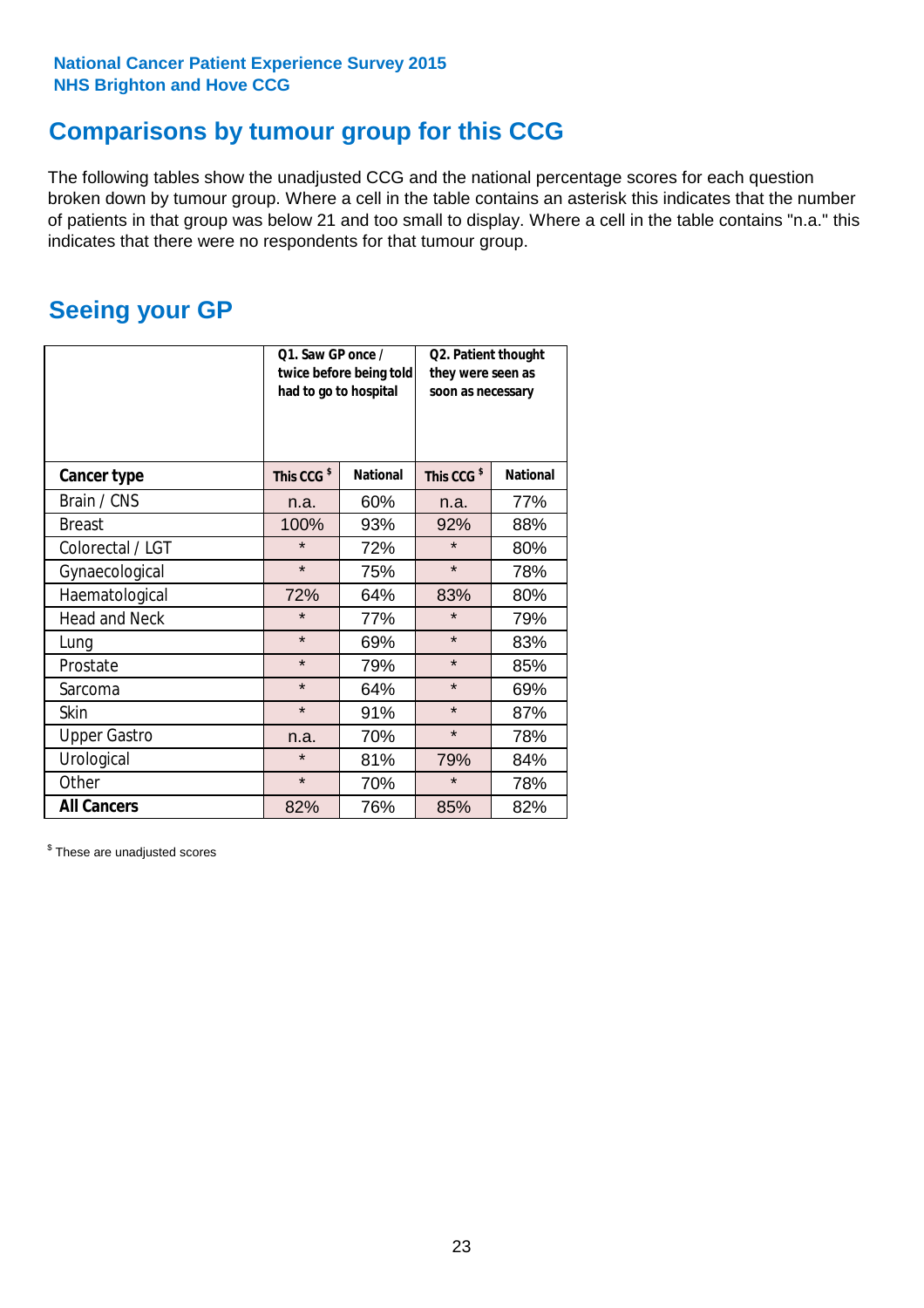# **Diagnostic tests**

|                      | be done was about<br>right | Q6. The length of time<br>waiting for the test to | Q7. Given complete<br>explanation of test<br>results in<br>understandable way |                 |  |
|----------------------|----------------------------|---------------------------------------------------|-------------------------------------------------------------------------------|-----------------|--|
| <b>Cancer type</b>   | This CCG <sup>\$</sup>     | <b>National</b>                                   | This CCG <sup>\$</sup>                                                        | <b>National</b> |  |
| Brain / CNS          | n.a.                       | 87%                                               | n.a.                                                                          | 69%             |  |
| <b>Breast</b>        | 83%                        | 90%                                               | 86%                                                                           | 82%             |  |
| Colorectal / LGT     | $\star$                    | 86%                                               | $\star$                                                                       | 81%             |  |
| Gynaecological       | $\star$                    | 84%                                               | $\star$                                                                       | 76%             |  |
| Haematological       | 89%                        | 87%                                               | 75%                                                                           | 76%             |  |
| <b>Head and Neck</b> | $\star$                    | 84%                                               | $\star$                                                                       | 77%             |  |
| Lung                 | $\star$                    | 87%                                               | $\star$                                                                       | 78%             |  |
| Prostate             | $\star$                    | 85%                                               | $\star$                                                                       | 79%             |  |
| Sarcoma              | $\star$                    | 81%                                               | $\star$                                                                       | 77%             |  |
| <b>Skin</b>          | $\star$                    | 89%                                               | $\star$                                                                       | 85%             |  |
| <b>Upper Gastro</b>  | $\star$                    | 83%                                               | $\star$                                                                       | 77%             |  |
| Urological           | 77%                        | 85%                                               | 67%                                                                           | 78%             |  |
| Other                | $\star$<br>85%             |                                                   | $\star$                                                                       | 76%             |  |
| <b>All Cancers</b>   | 84%                        | 87%                                               | 77%                                                                           | 79%             |  |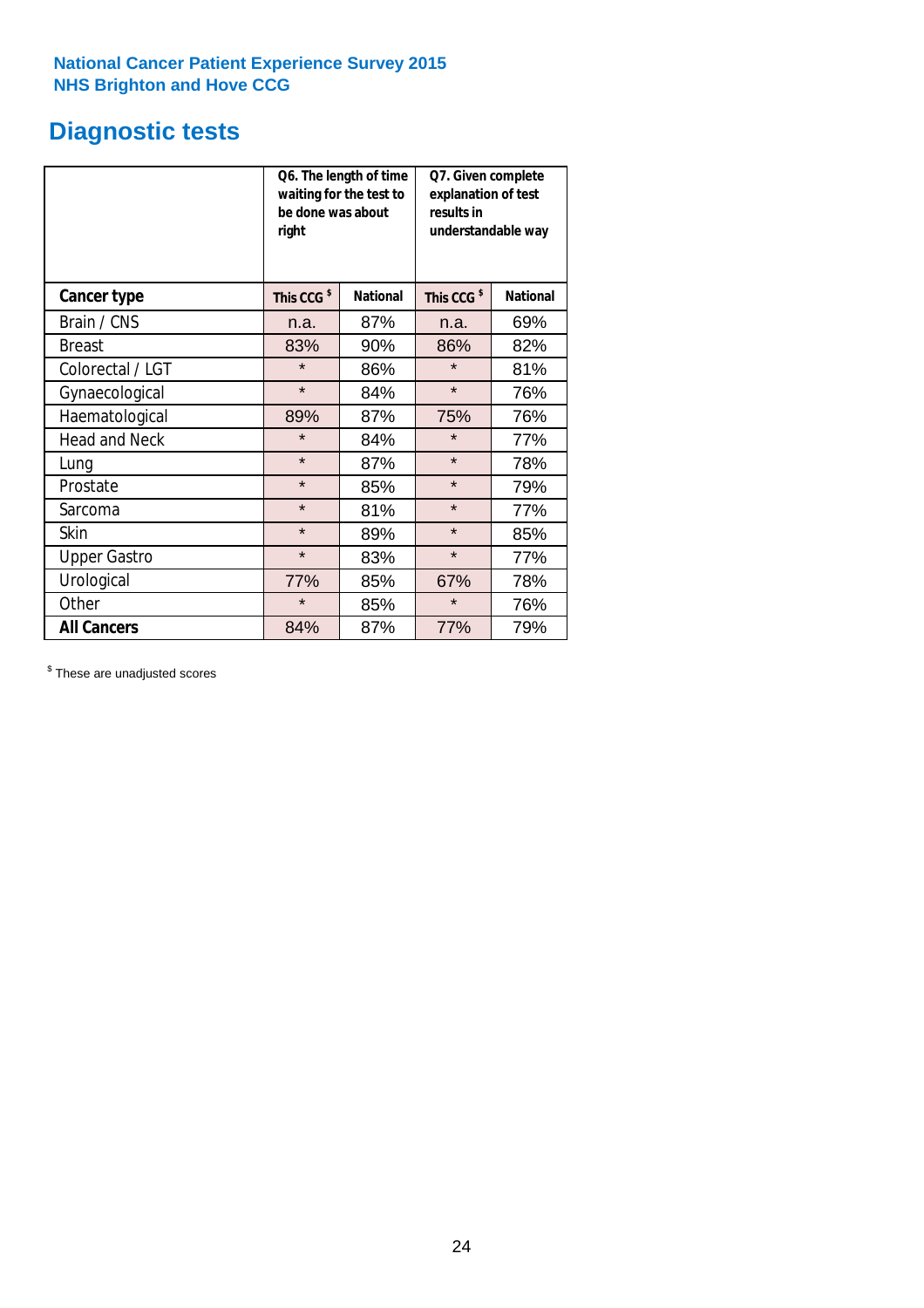### **Finding out what was wrong with you**

|                      | Q8. Patient told they<br>could bring a family<br>member or friend<br>when first told they<br>had cancer |                 | Q9. Patient felt they<br>were told sensitively<br>that they had cancer |                 | Q10. Patient<br>completely understood<br>the explanation of<br>what was wrong |                 | Q11. Patient given<br>easy to understand<br>written information<br>about the type of<br>cancer they had |                 |
|----------------------|---------------------------------------------------------------------------------------------------------|-----------------|------------------------------------------------------------------------|-----------------|-------------------------------------------------------------------------------|-----------------|---------------------------------------------------------------------------------------------------------|-----------------|
| <b>Cancer type</b>   | This CCG <sup>\$</sup>                                                                                  | <b>National</b> | This CCG <sup>\$</sup>                                                 | <b>National</b> | This CCG <sup>\$</sup>                                                        | <b>National</b> | This CCG <sup>\$</sup>                                                                                  | <b>National</b> |
| Brain / CNS          | n.a.                                                                                                    | 85%             | n.a.                                                                   | 79%             | n.a.                                                                          | 60%             | n.a.                                                                                                    | 62%             |
| <b>Breast</b>        | 91%                                                                                                     | 83%             | 87%                                                                    | 88%             | 74%                                                                           | 78%             | 79%                                                                                                     | 76%             |
| Colorectal / LGT     | $\star$                                                                                                 | 83%             | $\star$                                                                | 85%             | $\star$                                                                       | 79%             | $\star$                                                                                                 | 71%             |
| Gynaecological       | $\star$                                                                                                 | 75%             | $\star$                                                                | 83%             | $\star$                                                                       | 73%             | $\star$                                                                                                 | 69%             |
| Haematological       | 84%                                                                                                     | 75%             | 74%                                                                    | 83%             | 62%                                                                           | 60%             | 69%                                                                                                     | 74%             |
| <b>Head and Neck</b> | $\star$                                                                                                 | 73%             | $\star$                                                                | 85%             | $\star$                                                                       | 75%             | $\star$                                                                                                 | 61%             |
| Lung                 | $\star$                                                                                                 | 80%             | $\star$                                                                | 83%             | $\star$                                                                       | 75%             | $\star$                                                                                                 | 66%             |
| Prostate             | $\star$                                                                                                 | 80%             | $\star$                                                                | 84%             | $\star$                                                                       | 78%             | $\star$                                                                                                 | 80%             |
| Sarcoma              | n.a.                                                                                                    | 77%             | $\star$                                                                | 82%             | $\star$                                                                       | 63%             | $\star$                                                                                                 | 61%             |
| Skin                 | $\star$                                                                                                 | 71%             | $\star$                                                                | 90%             | $\star$                                                                       | 83%             | $\star$                                                                                                 | 84%             |
| <b>Upper Gastro</b>  | $\star$                                                                                                 | 79%             | $\star$                                                                | 79%             | $\star$                                                                       | 72%             | $\star$                                                                                                 | 64%             |
| Urological           | 90%                                                                                                     | 74%             | 83%                                                                    | 82%             | 71%                                                                           | 76%             | $\star$                                                                                                 | 71%             |
| Other                | $\star$                                                                                                 | 77%             | $\star$                                                                | 82%             | $\star$                                                                       | 72%             | $\star$                                                                                                 | 61%             |
| <b>All Cancers</b>   | 86%                                                                                                     | 79%             | 84%                                                                    | 84%             | 70%                                                                           | 73%             | 73%                                                                                                     | 72%             |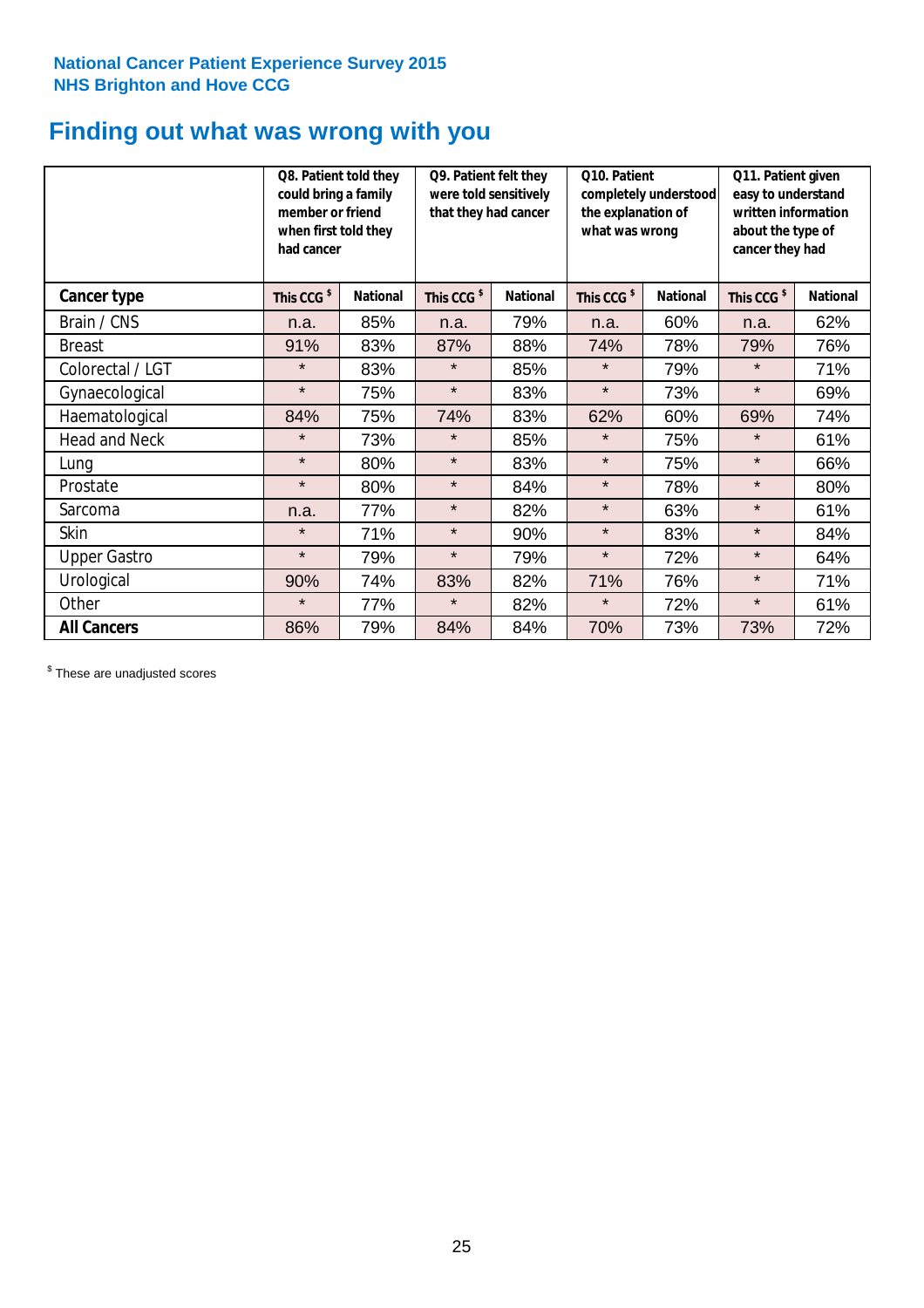### **Deciding the best treatment for you**

|                      | <b>Q12. Patient felt that</b><br>treatment options<br>were completely<br>explained |                 | Q13. Possible side<br>understandable way | effects explained in an | Q14. Patient given<br>practical advice and<br>support in dealing with<br>side effects of<br>treatment |                 |  |
|----------------------|------------------------------------------------------------------------------------|-----------------|------------------------------------------|-------------------------|-------------------------------------------------------------------------------------------------------|-----------------|--|
| <b>Cancer type</b>   | This CCG <sup>\$</sup>                                                             | <b>National</b> | This CCG <sup>\$</sup>                   | <b>National</b>         | This CCG <sup>\$</sup>                                                                                | <b>National</b> |  |
| Brain / CNS          | n.a.                                                                               | 80%             | n.a.                                     | 71%                     | n.a.                                                                                                  | 62%             |  |
| <b>Breast</b>        | 75%                                                                                | 84%             | 66%                                      | 76%                     | 53%                                                                                                   | 69%             |  |
| Colorectal / LGT     | $\star$                                                                            | 85%             | $\star$                                  | 75%                     | $\star$                                                                                               | 68%             |  |
| Gynaecological       | $\star$                                                                            | 84%             | $\star$                                  | 76%                     | $\star$                                                                                               | 68%             |  |
| Haematological       | 81%                                                                                | 81%             | 70%                                      | 69%                     | 63%                                                                                                   | 65%             |  |
| <b>Head and Neck</b> | $\star$                                                                            | 85%             | $\star$                                  | 72%                     | $\star$                                                                                               | 67%             |  |
| Lung                 | $\star$                                                                            | 84%             | $\star$                                  | 74%                     | $\star$                                                                                               | 69%             |  |
| Prostate             | $\star$                                                                            | 80%             | $\star$                                  | 71%                     | $\star$                                                                                               | 61%             |  |
| Sarcoma              | $\star$                                                                            | 82%             | $\star$                                  | 75%                     | $\star$                                                                                               | 66%             |  |
| Skin                 | $\star$                                                                            | 88%             | $\star$                                  | 75%                     | $\star$                                                                                               | 74%             |  |
| <b>Upper Gastro</b>  | $\star$                                                                            | 83%             | $\star$                                  | 72%                     | $\star$                                                                                               | 66%             |  |
| Urological           | 67%                                                                                | 80%             | 67%                                      | 69%                     | 67%                                                                                                   | 61%             |  |
| Other                | $\star$                                                                            | 80%             | $\star$                                  | 72%                     | $\star$                                                                                               | 64%             |  |
| <b>All Cancers</b>   | 79%                                                                                | 83%             | 68%                                      | 73%                     | 60%                                                                                                   | 66%             |  |

|                      | in the future          | Q15. Patient definitely<br>told about side effects<br>that could affect them | Q16. Patient definitely<br>involved in decisions<br>about care and<br>treatment |                 |  |
|----------------------|------------------------|------------------------------------------------------------------------------|---------------------------------------------------------------------------------|-----------------|--|
| <b>Cancer type</b>   | This CCG <sup>\$</sup> | <b>National</b>                                                              | This CCG <sup>\$</sup>                                                          | <b>National</b> |  |
| Brain / CNS          | $\star$                | 56%                                                                          | $\star$                                                                         | 74%             |  |
| <b>Breast</b>        | 56%                    | 55%                                                                          | 70%                                                                             | 79%             |  |
| Colorectal / LGT     | $\star$                | 56%                                                                          | $\star$                                                                         | 79%             |  |
| Gynaecological       | $\star$                | 54%                                                                          | $\star$                                                                         | 76%             |  |
| Haematological       | 51%                    | 50%                                                                          |                                                                                 | 77%             |  |
| <b>Head and Neck</b> | $\star$                | 58%                                                                          | $\star$                                                                         | 76%             |  |
| Lung                 | $\star$                | 54%                                                                          | $\star$                                                                         | 78%             |  |
| Prostate             | $\star$                | 63%                                                                          | $\star$                                                                         | 79%             |  |
| Sarcoma              | $\star$                | 54%                                                                          | $\star$                                                                         | 77%             |  |
| <b>Skin</b>          | $\star$                | 66%                                                                          | $\star$                                                                         | 86%             |  |
| <b>Upper Gastro</b>  | $\star$                | 53%                                                                          | $\star$                                                                         | 77%             |  |
| Urological           | 45%                    | 52%                                                                          | 63%                                                                             | 75%             |  |
| Other                | $\star$                | 51%                                                                          | $\star$                                                                         | 75%             |  |
| <b>All Cancers</b>   | 52%                    | 54%                                                                          | 74%                                                                             | 78%             |  |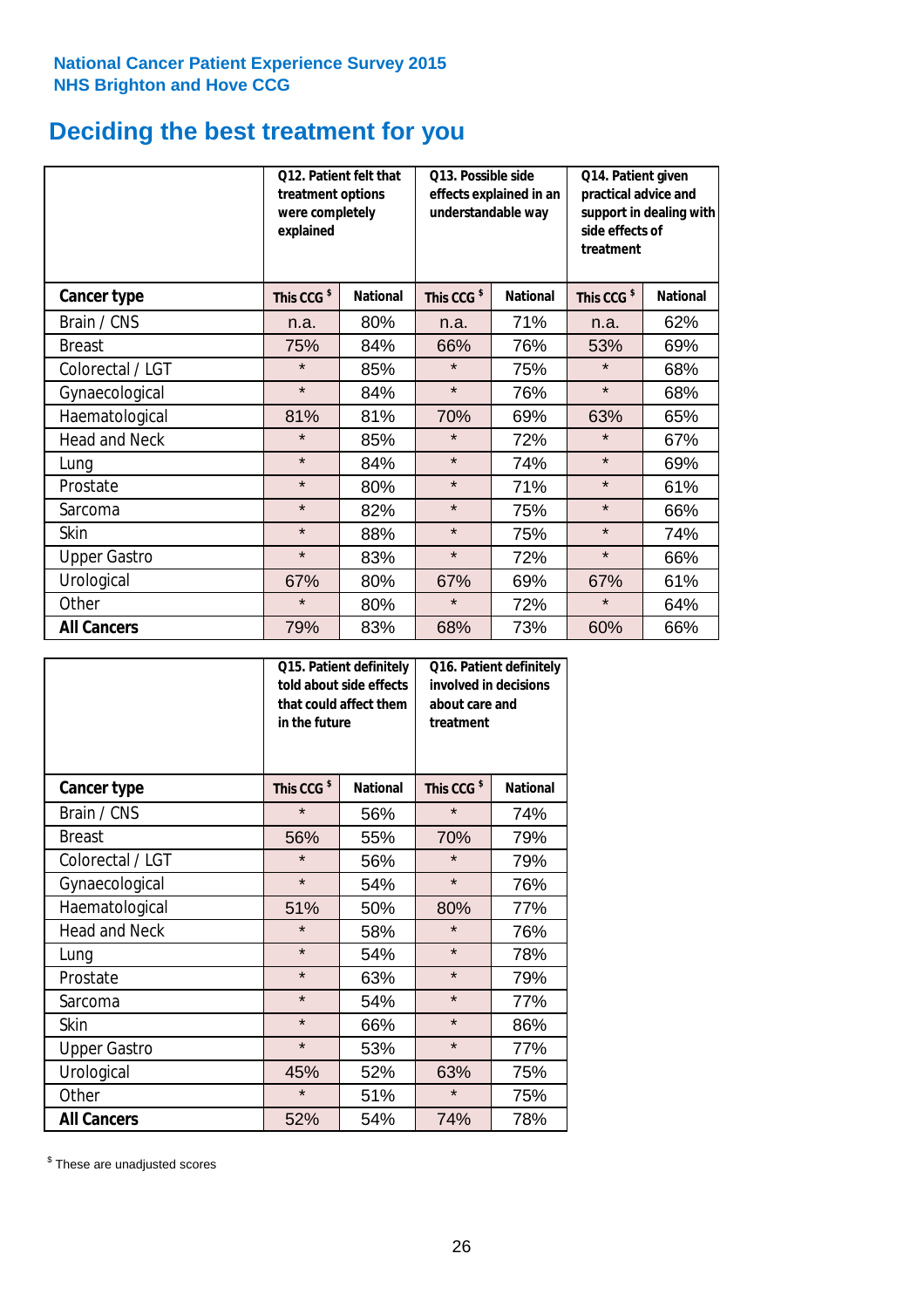# **Clinical Nurse Specialist**

|                      | would support them<br>through their<br>treatment | Q17. Patient given the<br>name of the CNS who | Q18. Patient found it<br>easy to contact their<br><b>CNS</b> |                 | <b>Q19. Get</b><br>understandable<br>answers to important<br>questions all or most<br>of the time |                 |  |
|----------------------|--------------------------------------------------|-----------------------------------------------|--------------------------------------------------------------|-----------------|---------------------------------------------------------------------------------------------------|-----------------|--|
| <b>Cancer type</b>   | This CCG <sup>\$</sup>                           | <b>National</b>                               | This CCG <sup>\$</sup>                                       | <b>National</b> | This CCG <sup>\$</sup>                                                                            | <b>National</b> |  |
| Brain / CNS          | $\star$                                          | 95%                                           | $\star$                                                      | 84%             | $\star$                                                                                           | 85%             |  |
| <b>Breast</b>        | 97%                                              | 94%                                           | 66%                                                          | 85%             | 91%                                                                                               | 88%             |  |
| Colorectal / LGT     | $\star$                                          | 91%                                           | $\star$                                                      | 88%             | $\star$                                                                                           | 90%             |  |
| Gynaecological       | $\star$                                          | 93%                                           | $\star$                                                      | 86%             | $\star$                                                                                           | 87%             |  |
| Haematological       | 76%                                              | 89%                                           | 85%                                                          | 89%             | 87%                                                                                               | 90%             |  |
| <b>Head and Neck</b> | $\star$                                          | 88%                                           | $\star$                                                      | 86%             | $\star$                                                                                           | 88%             |  |
| Lung                 | $\star$                                          | 93%                                           | $\star$                                                      | 89%             | $\star$                                                                                           | 89%             |  |
| Prostate             | $\star$                                          | 89%                                           | $\star$                                                      | 83%             | $\star$                                                                                           | 88%             |  |
| Sarcoma              | $\star$                                          | 87%                                           | $\star$                                                      | 86%             | $\star$                                                                                           | 88%             |  |
| Skin                 | $\star$                                          | 88%                                           | $\star$                                                      | 90%             | $\star$                                                                                           | 92%             |  |
| <b>Upper Gastro</b>  | $\star$                                          | 92%                                           | $\star$                                                      | 87%             | $\star$                                                                                           | 88%             |  |
| Urological           | 96%                                              | 80%                                           | $\star$                                                      | 85%             | $\star$                                                                                           | 88%             |  |
| Other                | $\star$                                          | 86%                                           | $\star$                                                      | 86%             | $\star$                                                                                           | 87%             |  |
| <b>All Cancers</b>   | 90%                                              | 90%                                           | 77%                                                          | 87%             | 86%                                                                                               | 88%             |  |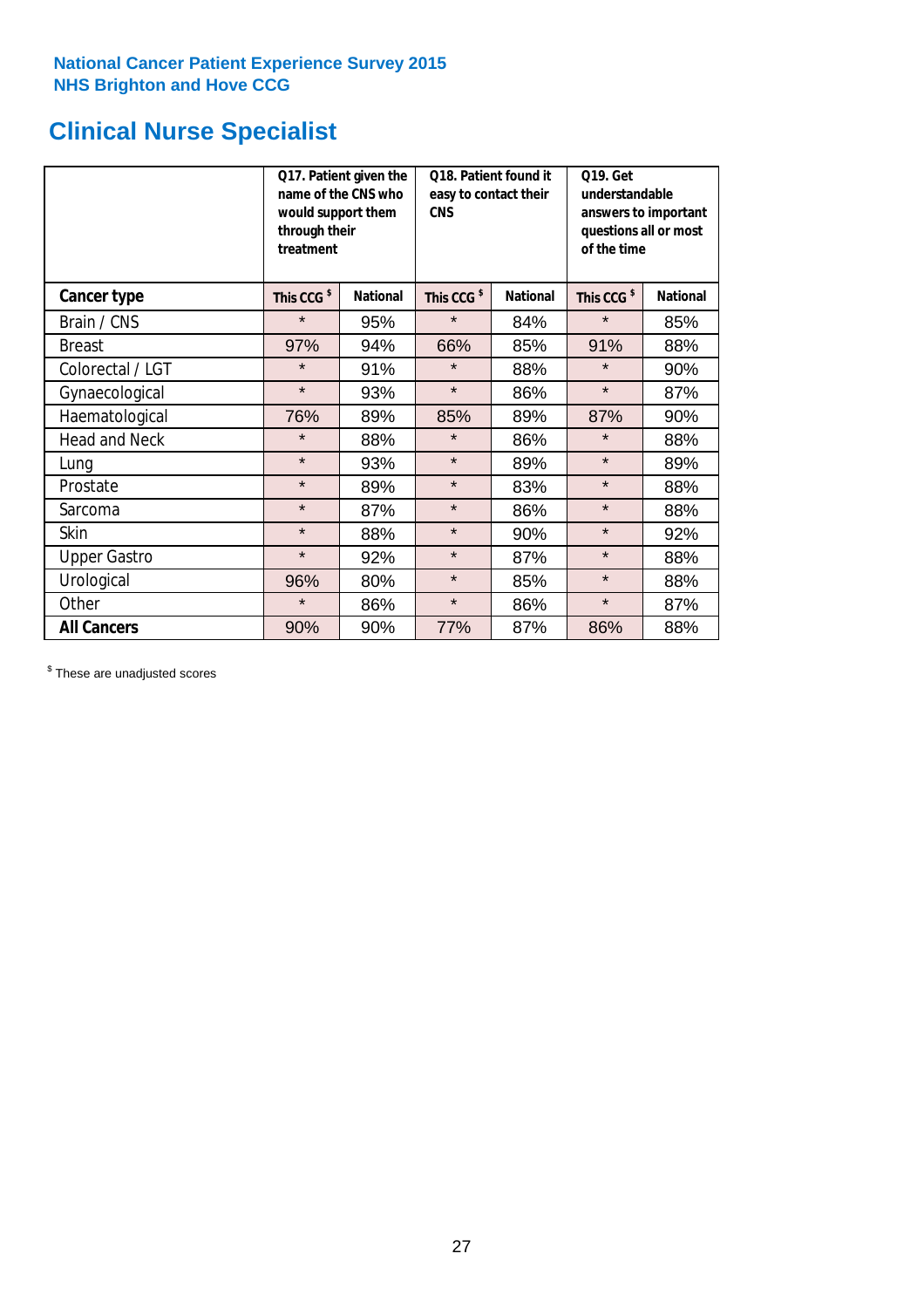### **Support for people with cancer**

|                      |                        | Q20. Hospital staff<br>gave information<br>about support groups |                        | Q21. Hospital staff<br>gave information<br>about impact cancer<br>could have on day to<br>day activities |                        | Q22. Hospital staff<br>gave information on<br>getting financial help |                        | Q23. Hospital staff told<br>patient they could get<br>free prescriptions |  |
|----------------------|------------------------|-----------------------------------------------------------------|------------------------|----------------------------------------------------------------------------------------------------------|------------------------|----------------------------------------------------------------------|------------------------|--------------------------------------------------------------------------|--|
| Cancer type          | This CCG <sup>\$</sup> | <b>National</b>                                                 | This CCG <sup>\$</sup> | <b>National</b>                                                                                          | This CCG <sup>\$</sup> | <b>National</b>                                                      | This CCG <sup>\$</sup> | <b>National</b>                                                          |  |
| Brain / CNS          | $\star$                | 85%                                                             | $\star$                | 80%                                                                                                      | $\star$                | 72%                                                                  | $\star$                | 79%                                                                      |  |
| <b>Breast</b>        | 82%                    | 88%                                                             | 74%                    | 85%                                                                                                      | $\star$                | 60%                                                                  | 68%                    | 80%                                                                      |  |
| Colorectal / LGT     | $\star$                | 82%                                                             | $\star$                | 82%                                                                                                      | $\star$                | 52%                                                                  | $\star$                | 83%                                                                      |  |
| Gynaecological       | $\star$                | 83%                                                             | $\star$                | 81%                                                                                                      | $\star$                | 58%                                                                  | $\star$                | 76%                                                                      |  |
| Haematological       | 88%                    | 82%                                                             | 76%                    | 82%                                                                                                      | 50%                    | 56%                                                                  | 88%                    | 86%                                                                      |  |
| <b>Head and Neck</b> | $\star$                | 83%                                                             | n.a.                   | 80%                                                                                                      | n.a.                   | 55%                                                                  | n.a.                   | 80%                                                                      |  |
| Lung                 | $\star$                | 82%                                                             | $\star$                | 80%                                                                                                      | $\star$                | 68%                                                                  | $\star$                | 85%                                                                      |  |
| Prostate             | $\star$                | 85%                                                             | $\star$                | 81%                                                                                                      | $\star$                | 41%                                                                  | $\star$                | 76%                                                                      |  |
| Sarcoma              | $\star$                | 82%                                                             | $\star$                | 80%                                                                                                      | $\star$                | 57%                                                                  | $\star$                | 75%                                                                      |  |
| Skin                 | $\star$                | 85%                                                             | $\star$                | 85%                                                                                                      | $\star$                | 51%                                                                  | $\star$                | 65%                                                                      |  |
| <b>Upper Gastro</b>  | $\star$                | 82%                                                             | $\star$                | 78%                                                                                                      | $\star$                | 57%                                                                  | $\star$                | 83%                                                                      |  |
| Urological           | $\star$                | 71%                                                             | $\star$                | 70%                                                                                                      | $\star$                | 33%                                                                  | $\star$                | 69%                                                                      |  |
| Other                | $\star$                | 80%                                                             | $\star$                | 77%                                                                                                      | $\star$                | 53%                                                                  | $\star$                | 79%                                                                      |  |
| <b>All Cancers</b>   | 86%                    | 83%                                                             | 74%                    | 81%                                                                                                      | 56%                    | 55%                                                                  | 79%                    | 80%                                                                      |  |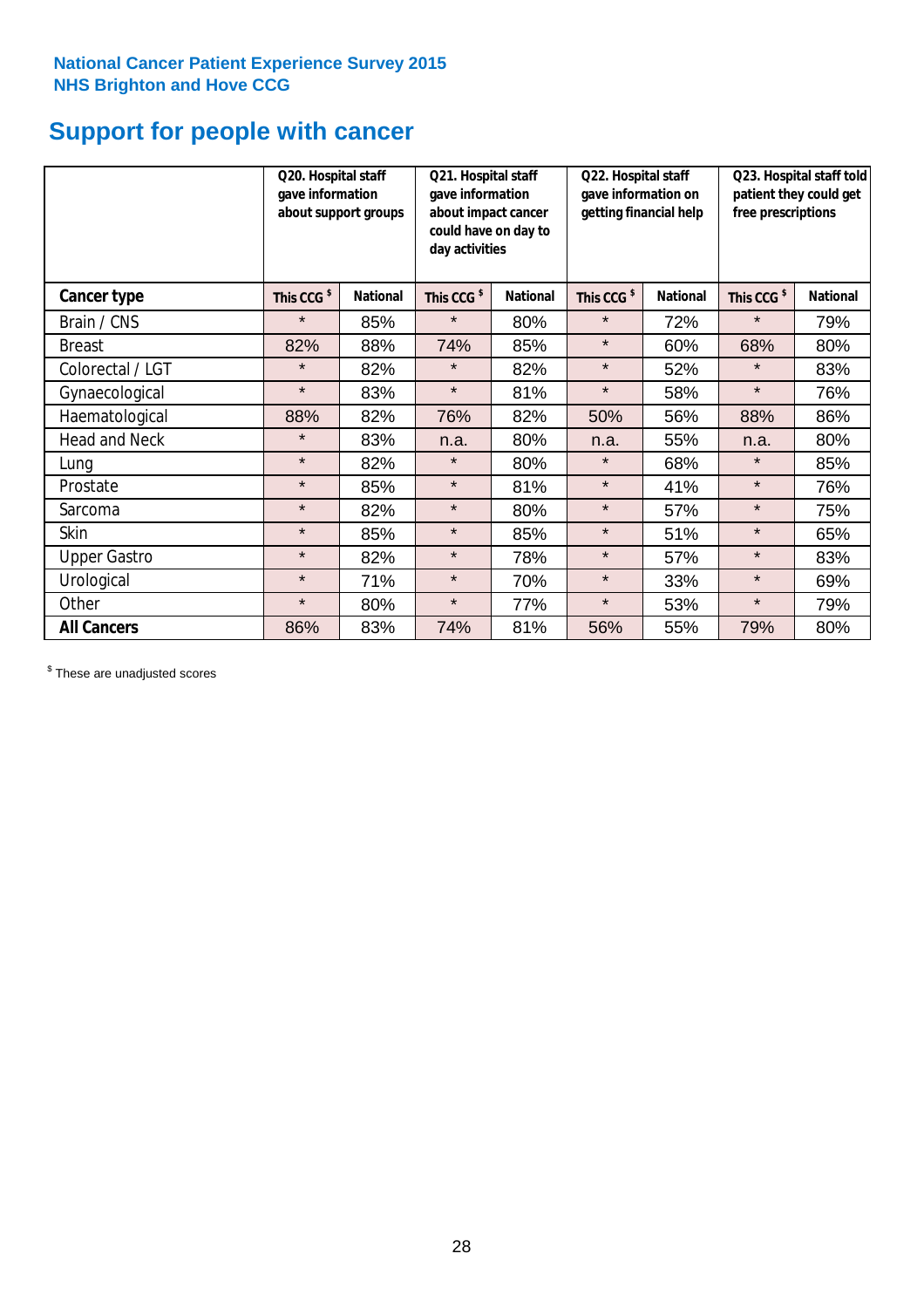# **Operations**

|                      | Q26. Staff explained<br>how operation had<br>gone in<br>understandable way |                 |  |  |  |
|----------------------|----------------------------------------------------------------------------|-----------------|--|--|--|
| <b>Cancer type</b>   | This CCG <sup>\$</sup>                                                     | <b>National</b> |  |  |  |
| Brain / CNS          | $\star$                                                                    | 75%             |  |  |  |
| <b>Breast</b>        | 74%                                                                        | 77%             |  |  |  |
| Colorectal / LGT     | $\star$                                                                    | 81%             |  |  |  |
| Gynaecological       | $\star$                                                                    | 79%             |  |  |  |
| Haematological       | $\star$                                                                    | 75%             |  |  |  |
| <b>Head and Neck</b> | $\star$                                                                    | 77%             |  |  |  |
| Lung                 | $\star$                                                                    | 76%             |  |  |  |
| Prostate             | $\star$                                                                    | 76%             |  |  |  |
| Sarcoma              | $\star$                                                                    | 80%             |  |  |  |
| Skin                 | $\star$                                                                    | 84%             |  |  |  |
| <b>Upper Gastro</b>  | $\star$                                                                    | 81%             |  |  |  |
| Urological           | $\star$                                                                    | 74%             |  |  |  |
| Other                | $\star$<br>78%                                                             |                 |  |  |  |
| <b>All Cancers</b>   | 77%                                                                        | 78%             |  |  |  |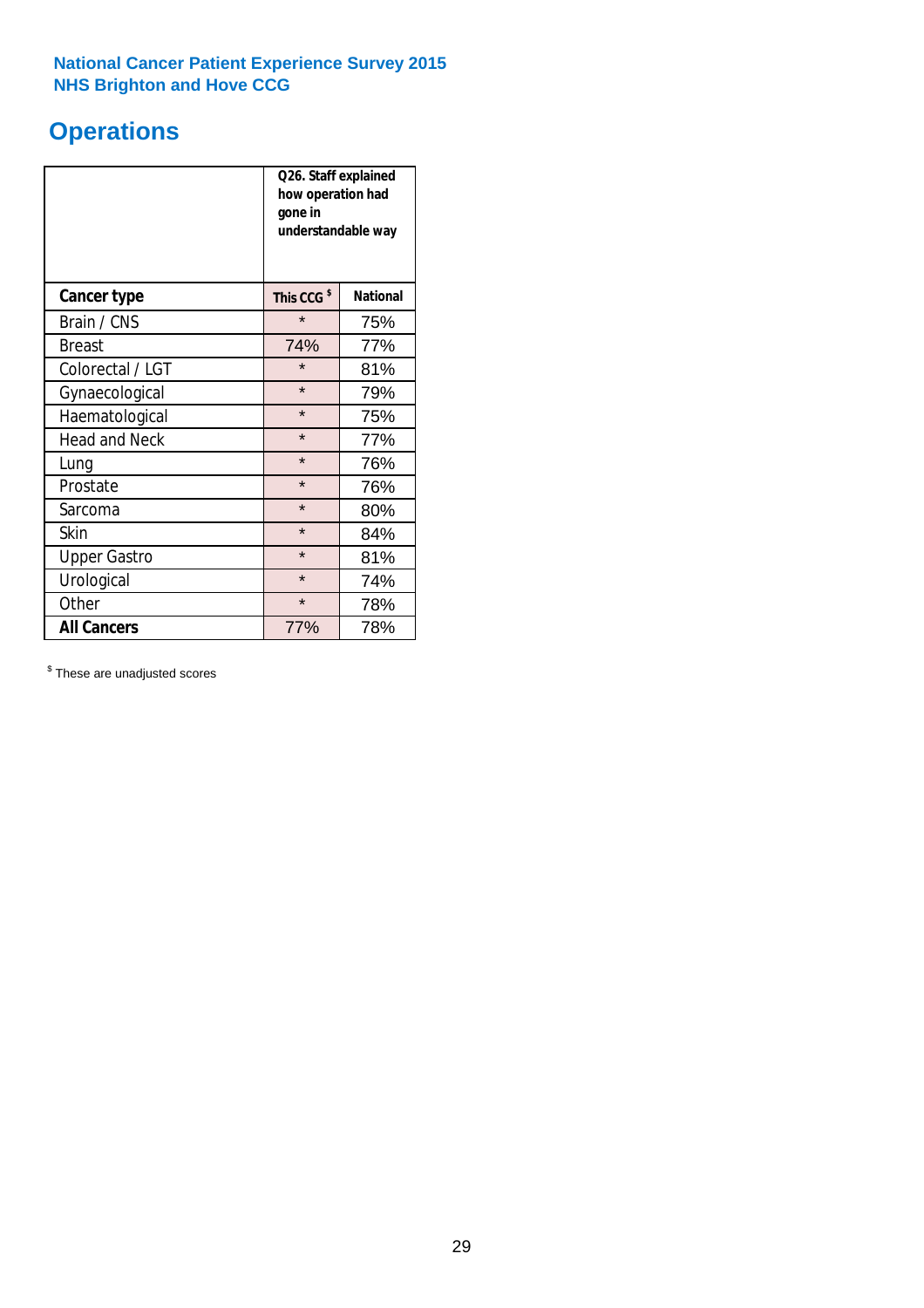### **Hospital care as an inpatient (Part 1 of 2)**

|                      |                        | Q28. Groups of doctors<br>Q29. Patient had<br>or nurses did not talk<br>confidence and trust in<br>in front of patient as if<br>all doctors treating<br>they were not there<br>them |                        | Q30. Patient's family<br>or someone close<br>definitely had<br>opportunity to talk to<br>doctor |                        | Q31. Patient had<br>confidence and trust in<br>all ward nurses |                        |                 |
|----------------------|------------------------|-------------------------------------------------------------------------------------------------------------------------------------------------------------------------------------|------------------------|-------------------------------------------------------------------------------------------------|------------------------|----------------------------------------------------------------|------------------------|-----------------|
| Cancer type          | This CCG <sup>\$</sup> | <b>National</b>                                                                                                                                                                     | This CCG <sup>\$</sup> | <b>National</b>                                                                                 | This CCG <sup>\$</sup> | <b>National</b>                                                | This CCG <sup>\$</sup> | <b>National</b> |
| Brain / CNS          | $\star$                | 68%                                                                                                                                                                                 | $\star$                | 78%                                                                                             | $\star$                | 65%                                                            | $\star$                | 67%             |
| <b>Breast</b>        | 88%                    | 89%                                                                                                                                                                                 | 84%                    | 86%                                                                                             | 80%                    | 73%                                                            | 75%                    | 74%             |
| Colorectal / LGT     | $\star$                | 75%                                                                                                                                                                                 | $\star$                | 85%                                                                                             | $\star$                | 72%                                                            | $\star$                | 68%             |
| Gynaecological       | $\star$                | 84%                                                                                                                                                                                 | $\star$                | 86%                                                                                             | $\star$                | 71%                                                            | $\star$                | 69%             |
| Haematological       | 78%                    | 80%                                                                                                                                                                                 | 89%                    | 81%                                                                                             | 79%                    | 75%                                                            | 93%                    | 73%             |
| <b>Head and Neck</b> | $\star$                | 79%                                                                                                                                                                                 | $\star$                | 85%                                                                                             | $\star$                | 73%                                                            | $\star$                | 72%             |
| Lung                 | $\star$                | 75%                                                                                                                                                                                 | $\star$                | 82%                                                                                             | $\star$                | 71%                                                            | $\star$                | 73%             |
| Prostate             | $\star$                | 84%                                                                                                                                                                                 | $\star$                | 87%                                                                                             | $\star$                | 72%                                                            | $\star$                | 75%             |
| Sarcoma              | $\star$                | 82%                                                                                                                                                                                 | $\star$                | 85%                                                                                             | $\star$                | 75%                                                            | $\star$                | 70%             |
| Skin                 | $\star$                | 85%                                                                                                                                                                                 | $\star$                | 90%                                                                                             | $\star$                | 79%                                                            | $\star$                | 84%             |
| <b>Upper Gastro</b>  | $\star$                | 75%                                                                                                                                                                                 | $\star$                | 83%                                                                                             | n.a.                   | 72%                                                            | $\star$                | 70%             |
| Urological           | $\star$                | 80%                                                                                                                                                                                 | $\star$                | 84%                                                                                             | $\star$                | 67%                                                            | $\star$                | 75%             |
| Other                | $\star$                | 79%                                                                                                                                                                                 | $\star$                | 79%                                                                                             | $\star$                | 70%                                                            | $\star$                | 69%             |
| <b>All Cancers</b>   | 78%                    | 81%                                                                                                                                                                                 | 81%                    | 84%                                                                                             | 76%                    | 72%                                                            | 72%                    | 72%             |

|                      | Q32. Always / nearly<br>always enough nurses<br>on duty |                 | Q33. All staff asked<br>patient what name<br>they preferred to be<br>called by |                 | Q34. Always given<br>enough privacy when<br>discussing condition or<br>treatment |                 | Q35. Patient was able<br>to discuss worries or<br>fears with staff during<br>visit |                 |
|----------------------|---------------------------------------------------------|-----------------|--------------------------------------------------------------------------------|-----------------|----------------------------------------------------------------------------------|-----------------|------------------------------------------------------------------------------------|-----------------|
| <b>Cancer type</b>   | This CCG <sup>\$</sup>                                  | <b>National</b> | This CCG <sup>\$</sup>                                                         | <b>National</b> | This CCG <sup>\$</sup>                                                           | <b>National</b> | This CCG <sup>\$</sup>                                                             | <b>National</b> |
| Brain / CNS          | $\star$                                                 | 64%             | $\star$                                                                        | 69%             | $\star$                                                                          | 80%             | $\star$                                                                            | 44%             |
| <b>Breast</b>        | 72%                                                     | 69%             | 67%                                                                            | 60%             | 84%                                                                              | 86%             | 44%                                                                                | 53%             |
| Colorectal / LGT     | $\star$                                                 | 61%             | $\star$                                                                        | 70%             | $\star$                                                                          | 84%             | $\star$                                                                            | 54%             |
| Gynaecological       | $\star$                                                 | 65%             | $\star$                                                                        | 63%             | $\star$                                                                          | 82%             | $\star$                                                                            | 50%             |
| Haematological       | 89%                                                     | 63%             | 67%                                                                            | 67%             | 85%                                                                              | 86%             | 65%                                                                                | 55%             |
| <b>Head and Neck</b> | $\star$                                                 | 67%             | $\star$                                                                        | 66%             | $\star$                                                                          | 85%             | n.a.                                                                               | 50%             |
| Lung                 | $\star$                                                 | 68%             | $\star$                                                                        | 71%             | $\star$                                                                          | 84%             | $\star$                                                                            | 49%             |
| Prostate             | $\star$                                                 | 71%             | $\star$                                                                        | 67%             | $\star$                                                                          | 87%             | $\star$                                                                            | 52%             |
| Sarcoma              | $\star$                                                 | 68%             | $\star$                                                                        | 71%             | $\star$                                                                          | 87%             | $\star$                                                                            | 52%             |
| Skin                 | $\star$                                                 | 81%             | $\star$                                                                        | 67%             | $\star$                                                                          | 89%             | $\star$                                                                            | 61%             |
| <b>Upper Gastro</b>  | $\star$                                                 | 62%             | $\star$                                                                        | 75%             | $\star$                                                                          | 83%             | $\star$                                                                            | 53%             |
| Urological           | $\star$                                                 | 68%             | $\star$                                                                        | 71%             | $\star$                                                                          | 84%             | $\star$                                                                            | 46%             |
| Other                | $\star$                                                 | 62%             | $\star$                                                                        | 66%             | $\star$                                                                          | 82%             | $\star$                                                                            | 48%             |
| <b>All Cancers</b>   | 69%                                                     | 66%             | 71%                                                                            | 67%             | 82%                                                                              | 85%             | 46%                                                                                | 52%             |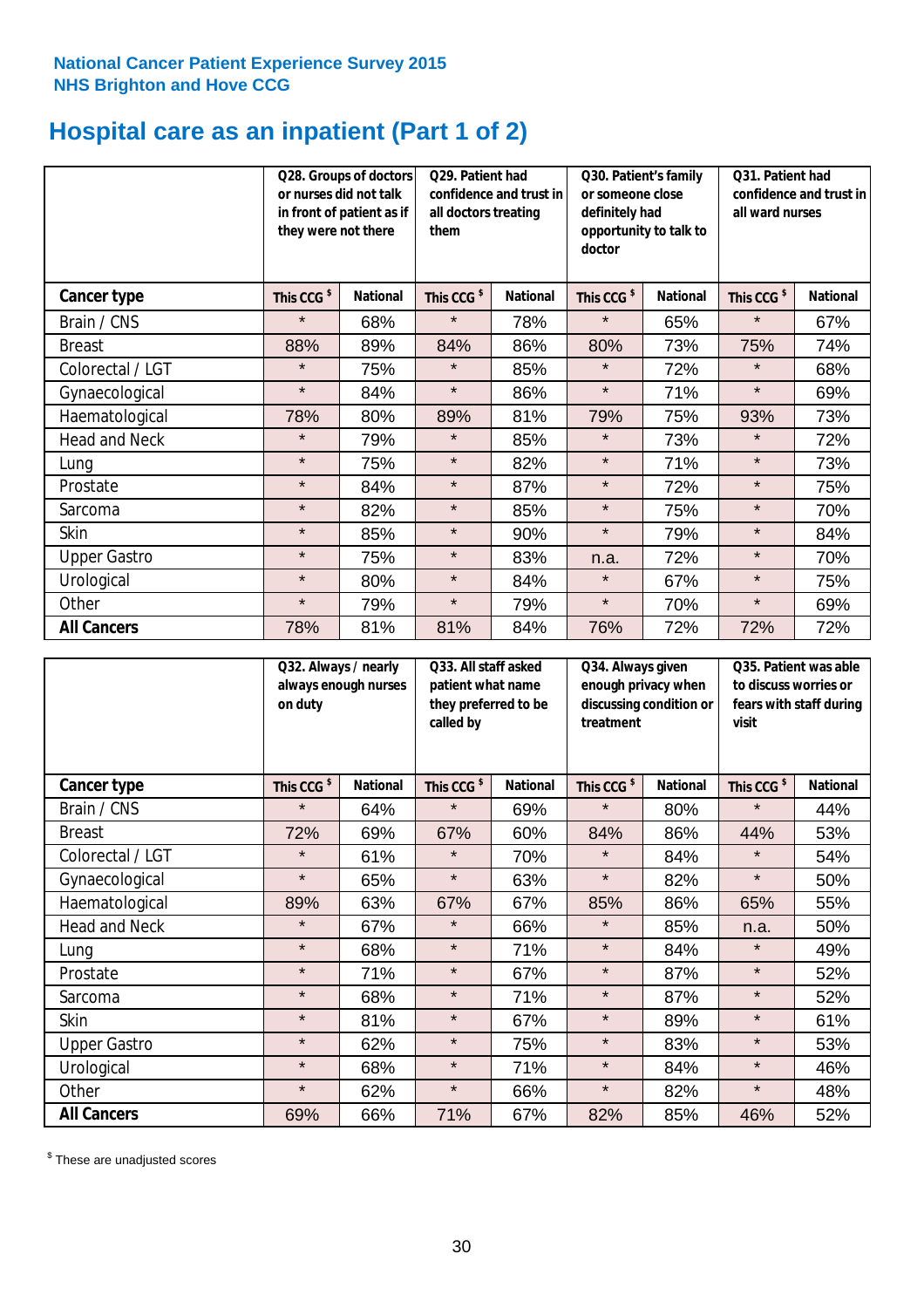### **Hospital care as an inpatient (Part 2 of 2)**

|                      | Q36. Hospital staff<br>definitely did<br>everything to help<br>control pain |                 | Q37. Always treated<br>with respect and<br>dignity by staff |                 | Q38. Given clear<br>written information<br>about what should /<br>should not do post<br>discharge |                 | Q39. Staff told patient<br>who to contact if<br>worried post discharge |                 |
|----------------------|-----------------------------------------------------------------------------|-----------------|-------------------------------------------------------------|-----------------|---------------------------------------------------------------------------------------------------|-----------------|------------------------------------------------------------------------|-----------------|
| Cancer type          | This CCG <sup>\$</sup>                                                      | <b>National</b> | This CCG <sup>\$</sup>                                      | <b>National</b> | This CCG <sup>\$</sup>                                                                            | <b>National</b> | This CCG <sup>\$</sup>                                                 | <b>National</b> |
| Brain / CNS          | $\star$                                                                     | 82%             | $\star$                                                     | 84%             | $\star$                                                                                           | 79%             | $\star$                                                                | 91%             |
| <b>Breast</b>        | 85%                                                                         | 86%             | 85%                                                         | 88%             | 93%                                                                                               | 90%             | 87%                                                                    | 95%             |
| Colorectal / LGT     | $\star$                                                                     | 84%             | $\star$                                                     | 86%             | $\star$                                                                                           | 83%             | $\star$                                                                | 94%             |
| Gynaecological       | $\star$                                                                     | 83%             | $\star$                                                     | 85%             | $\star$                                                                                           | 86%             | $\star$                                                                | 93%             |
| Haematological       | 90%                                                                         | 84%             | 93%                                                         | 89%             | 81%                                                                                               | 79%             | 96%                                                                    | 95%             |
| <b>Head and Neck</b> | $\star$                                                                     | 84%             | $\star$                                                     | 88%             | $\star$                                                                                           | 86%             | $\star$                                                                | 92%             |
| Lung                 | $\star$                                                                     | 83%             | $\star$                                                     | 87%             | $\star$                                                                                           | 81%             | $\star$                                                                | 92%             |
| Prostate             | $\star$                                                                     | 85%             | $\star$                                                     | 91%             | $\star$                                                                                           | 87%             | $\star$                                                                | 94%             |
| Sarcoma              | $\star$                                                                     | 86%             | $\star$                                                     | 91%             | $\star$                                                                                           | 83%             | $\star$                                                                | 94%             |
| Skin                 | $\star$                                                                     | 88%             | $\star$                                                     | 93%             | $\star$                                                                                           | 91%             | $\star$                                                                | 97%             |
| <b>Upper Gastro</b>  | $\star$                                                                     | 83%             | $\star$                                                     | 86%             | $\star$                                                                                           | 79%             | $\star$                                                                | 93%             |
| Urological           | $\star$                                                                     | 80%             | $\star$                                                     | 88%             | $\star$                                                                                           | 83%             | $\star$                                                                | 90%             |
| Other                | $\star$                                                                     | 82%             | $\star$                                                     | 85%             | $\star$                                                                                           | 80%             | $\star$                                                                | 92%             |
| <b>All Cancers</b>   | 82%                                                                         | 84%             | 84%                                                         | 87%             | 87%                                                                                               | 84%             | 93%                                                                    | 94%             |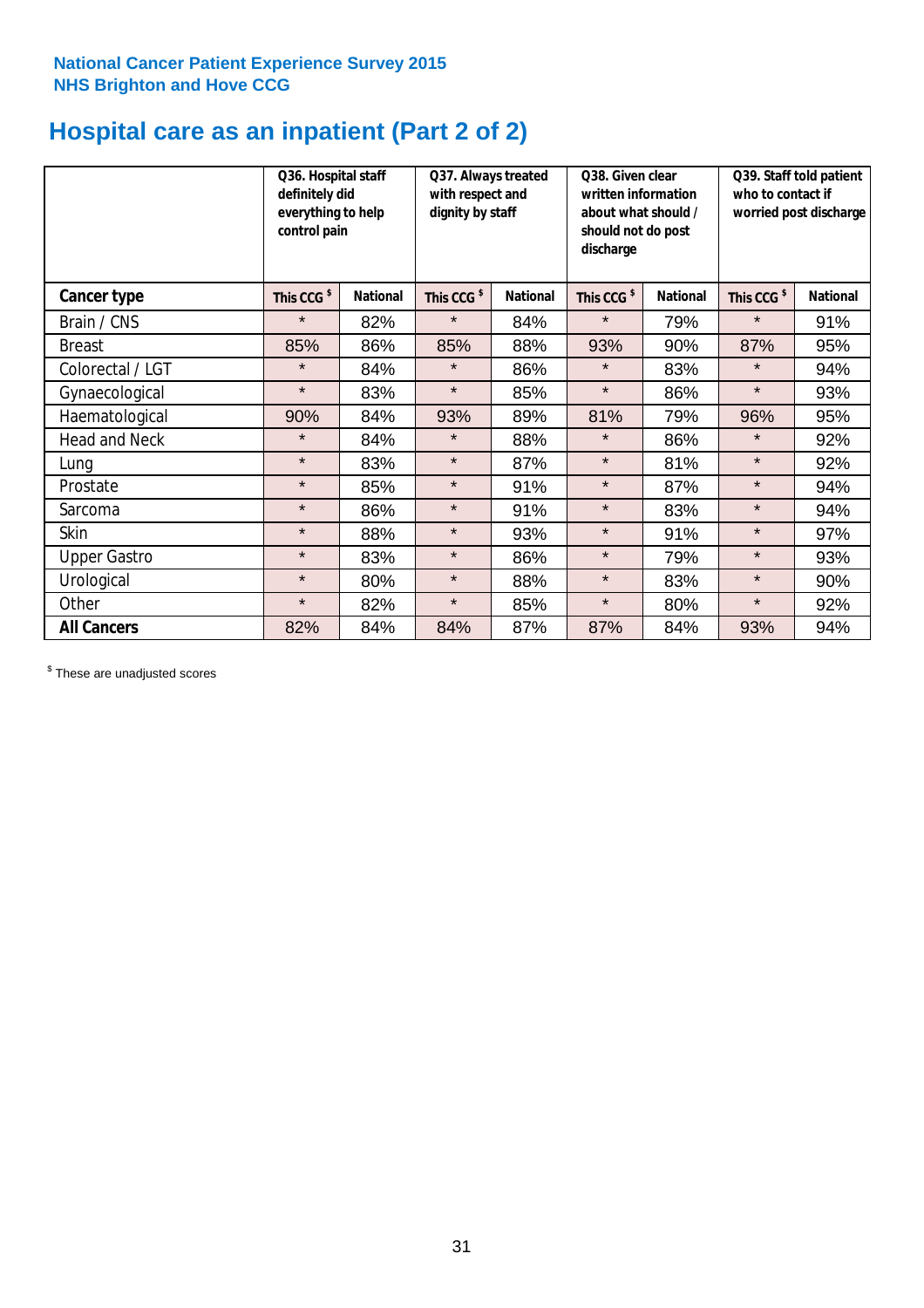# **Hospital care as a day patient / outpatient**

|                      | to discuss worries or<br>visit | Q41. Patient was able<br>fears with staff during | Q42. Doctor had the<br>right notes and other<br>documentation with<br>them |                 | Q44. Beforehand<br>patient had all<br>information needed<br>about radiotherapy<br>treatment |                 | Q45. Patient given<br>understandable<br>information about<br>whether radiotherapy<br>was working |                 |
|----------------------|--------------------------------|--------------------------------------------------|----------------------------------------------------------------------------|-----------------|---------------------------------------------------------------------------------------------|-----------------|--------------------------------------------------------------------------------------------------|-----------------|
| <b>Cancer type</b>   | This CCG <sup>\$</sup>         | <b>National</b>                                  | This CCG <sup>\$</sup>                                                     | <b>National</b> | This CCG <sup>\$</sup>                                                                      | <b>National</b> | This CCG <sup>\$</sup>                                                                           | <b>National</b> |
| Brain / CNS          | $\star$                        | 65%                                              | $\star$                                                                    | 94%             | n.a.                                                                                        | 85%             | n.a.                                                                                             | 52%             |
| <b>Breast</b>        | 62%                            | 70%                                              | 90%                                                                        | 95%             | $\star$                                                                                     | 87%             | $\star$                                                                                          | 60%             |
| Colorectal / LGT     | $\star$                        | 73%                                              | $\star$                                                                    | 95%             | $\star$                                                                                     | 85%             | $\star$                                                                                          | 55%             |
| Gynaecological       | $\star$                        | 70%                                              | $\star$                                                                    | 96%             | $\star$                                                                                     | 85%             | $\star$                                                                                          | 64%             |
| Haematological       | 75%                            | 74%                                              | 96%                                                                        | 97%             | $\star$                                                                                     | 82%             | $\star$                                                                                          | 64%             |
| <b>Head and Neck</b> | $\star$                        | 69%                                              | $\star$                                                                    | 95%             | $\star$                                                                                     | 86%             | $\star$                                                                                          | 60%             |
| Lung                 | $\star$                        | 69%                                              | $\star$                                                                    | 96%             | $\star$                                                                                     | 86%             | $\star$                                                                                          | 59%             |
| Prostate             | $\star$                        | 69%                                              | $\star$                                                                    | 95%             | $\star$                                                                                     | 88%             | $\star$                                                                                          | 61%             |
| Sarcoma              | $\star$                        | 68%                                              | $\star$                                                                    | 97%             | n.a.                                                                                        | 88%             | n.a.                                                                                             | 63%             |
| Skin                 | $\star$                        | 73%                                              | $\star$                                                                    | 96%             | n.a.                                                                                        | 81%             | n.a.                                                                                             | 63%             |
| <b>Upper Gastro</b>  | $\star$                        | 68%                                              | $\star$                                                                    | 95%             | n.a.                                                                                        | 85%             | $\star$                                                                                          | 57%             |
| Urological           | $\star$                        | 65%                                              | $\star$                                                                    | 95%             | n.a.                                                                                        | 81%             | n.a.                                                                                             | 53%             |
| Other                | $\star$                        | 67%                                              | $\star$                                                                    | 95%             | $\star$                                                                                     | 83%             | $\star$                                                                                          | 59%             |
| <b>All Cancers</b>   | 67%                            | 70%                                              | 94%                                                                        | 96%             | 78%                                                                                         | 86%             | 38%                                                                                              | 60%             |

|                      | O47. Beforehand<br>patient had all<br>information needed<br>treatment | about chemotherapy | Q48. Patient given<br>understandable<br>information about<br>whether<br>chemotherapy was<br>working |                 |  |
|----------------------|-----------------------------------------------------------------------|--------------------|-----------------------------------------------------------------------------------------------------|-----------------|--|
| <b>Cancer type</b>   | This CCG <sup>\$</sup>                                                | <b>National</b>    | This CCG <sup>\$</sup>                                                                              | <b>National</b> |  |
| Brain / CNS          | $\star$                                                               | 82%                | $\star$                                                                                             | 57%             |  |
| <b>Breast</b>        | $\star$                                                               | 83%                | $\star$                                                                                             | 62%             |  |
| Colorectal / LGT     | $\star$                                                               | 86%                | $\star$                                                                                             | 65%             |  |
| Gynaecological       | $\star$                                                               | 86%                | $\star$                                                                                             | 68%             |  |
| Haematological       | 89%<br>85%                                                            |                    | 70%                                                                                                 | 75%             |  |
| <b>Head and Neck</b> | n.a.                                                                  | 80%                | n.a.                                                                                                | 52%             |  |
| Lung                 | $\star$                                                               | 85%                | $\star$                                                                                             | 68%             |  |
| Prostate             | n.a.                                                                  | 83%                | n.a.                                                                                                | 69%             |  |
| Sarcoma              | $\star$                                                               | 82%                | $\star$                                                                                             | 70%             |  |
| Skin                 | $\star$                                                               | 92%                | $\star$                                                                                             | 80%             |  |
| <b>Upper Gastro</b>  | $\star$                                                               | 83%                | $\star$                                                                                             | 64%             |  |
| Urological           | $\star$                                                               | 83%                |                                                                                                     | 66%             |  |
| Other                | $\star$                                                               | 85%                | $\star$                                                                                             | 70%             |  |
| <b>All Cancers</b>   | 81%                                                                   | 84%                | 66%                                                                                                 | 68%             |  |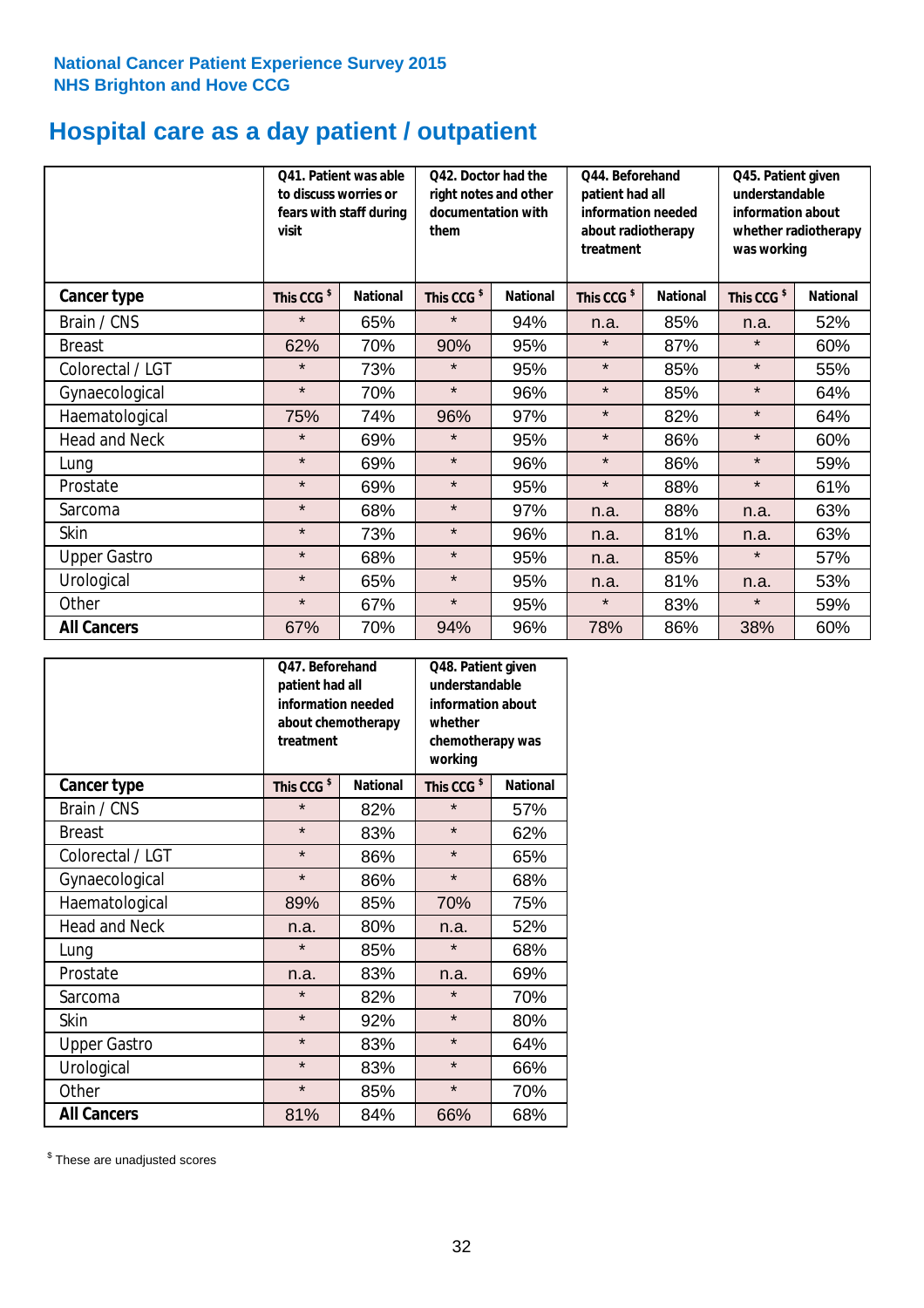### **Home care and support**

|                      | Q49. Hospital staff<br>gave family or                                                  | someone close all the<br>information needed to<br>help with care at home | Q50. Patient definitely<br>given enough support<br>from health or social<br>services during<br>treatment |                        | Q51. Patient definitely<br>given enough support<br>from health or social<br>services after<br>treatment |     |
|----------------------|----------------------------------------------------------------------------------------|--------------------------------------------------------------------------|----------------------------------------------------------------------------------------------------------|------------------------|---------------------------------------------------------------------------------------------------------|-----|
| <b>Cancer type</b>   | This CCG <sup>\$</sup><br><b>National</b><br>This CCG <sup>\$</sup><br><b>National</b> |                                                                          |                                                                                                          | This CCG <sup>\$</sup> | <b>National</b>                                                                                         |     |
| Brain / CNS          | $\star$                                                                                | 56%                                                                      | $\star$                                                                                                  | 44%                    | n.a.                                                                                                    | 44% |
| <b>Breast</b>        | 56%                                                                                    | 57%                                                                      | $\star$                                                                                                  | 54%                    | $\star$                                                                                                 | 40% |
| Colorectal / LGT     | $\star$                                                                                | 60%                                                                      | $\star$                                                                                                  | 62%                    | $\star$                                                                                                 | 52% |
| Gynaecological       | $\star$                                                                                | 56%                                                                      | $\star$                                                                                                  | 52%                    | $\star$                                                                                                 | 42% |
| Haematological       | 59%                                                                                    | 60%                                                                      | 38%                                                                                                      | 52%                    | $\star$                                                                                                 | 43% |
| <b>Head and Neck</b> | $\star$                                                                                | 59%                                                                      | n.a.                                                                                                     | 53%                    | n.a.                                                                                                    | 50% |
| Lung                 | $\star$                                                                                | 57%                                                                      | $\star$                                                                                                  | 52%                    | $\star$                                                                                                 | 42% |
| Prostate             | $\star$                                                                                | 55%                                                                      | $\star$                                                                                                  | 47%                    | $\star$                                                                                                 | 43% |
| Sarcoma              | $\star$                                                                                | 59%                                                                      | $\star$                                                                                                  | 58%                    | $\star$                                                                                                 | 53% |
| Skin                 | $\star$                                                                                | 67%                                                                      | $\star$                                                                                                  | 58%                    | $\star$                                                                                                 | 61% |
| <b>Upper Gastro</b>  | n.a.                                                                                   | 59%                                                                      | n.a.                                                                                                     | 54%                    | n.a.                                                                                                    | 45% |
| Urological           | $\star$                                                                                | 55%                                                                      | $\star$                                                                                                  | 47%                    | $\star$                                                                                                 | 44% |
| Other                | $\star$                                                                                | 54%                                                                      | $\star$                                                                                                  | 55%                    | $\star$                                                                                                 | 48% |
| <b>All Cancers</b>   | 57%                                                                                    | 58%                                                                      | 47%                                                                                                      | 54%                    | 40%                                                                                                     | 45% |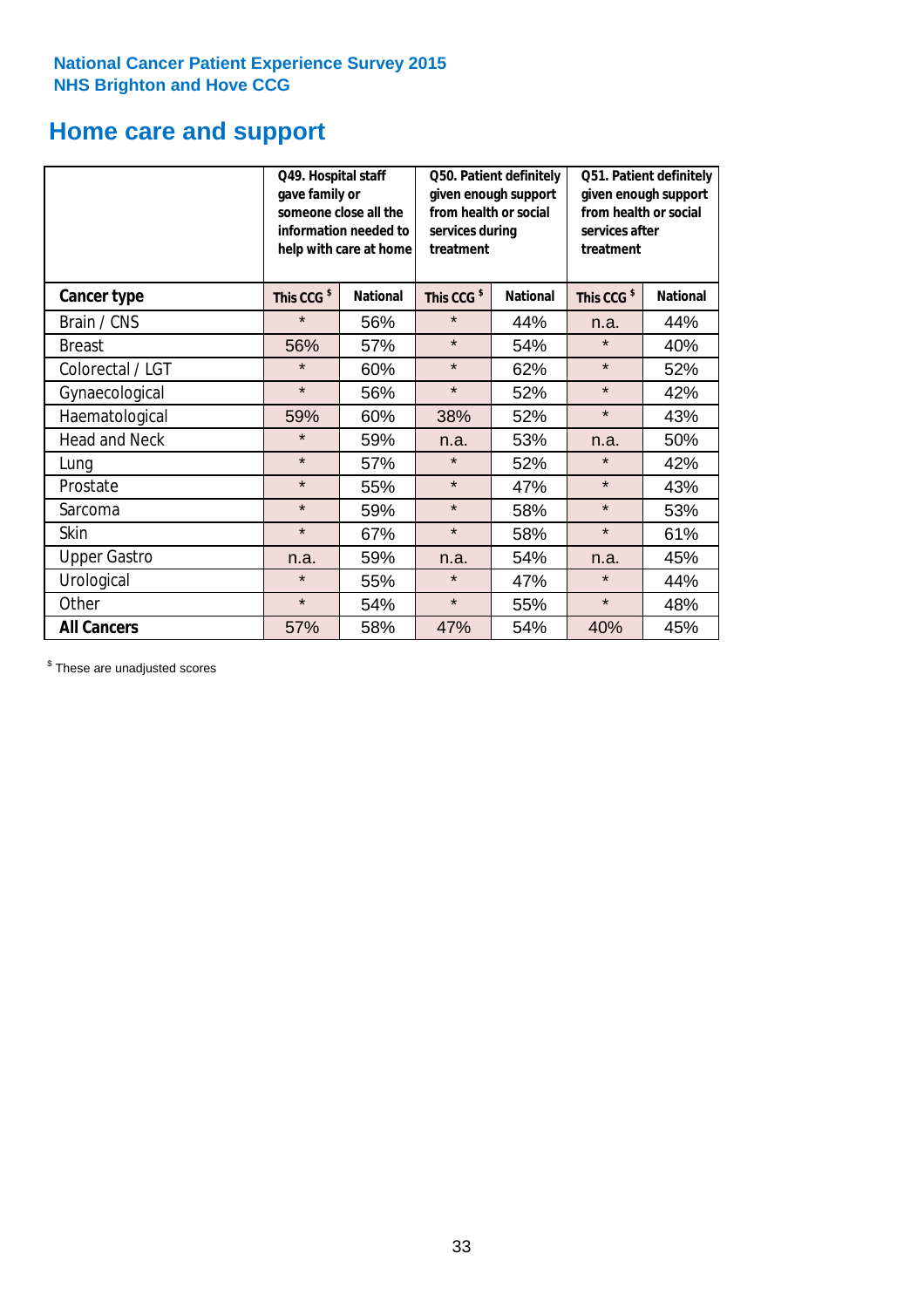# **Care from your general practice**

|                      | information about<br>treatment | Q52. GP given enough<br>patient's condition and | O53. Practice staff<br>definitely did<br>everything they could<br>to support patient |                 |  |
|----------------------|--------------------------------|-------------------------------------------------|--------------------------------------------------------------------------------------|-----------------|--|
| <b>Cancer type</b>   | This CCG <sup>\$</sup>         | <b>National</b>                                 | This CCG <sup>\$</sup>                                                               | <b>National</b> |  |
| Brain / CNS          | $\star$                        | 94%                                             | $\star$                                                                              | 59%             |  |
| <b>Breast</b>        | 97%                            | 96%                                             | 54%                                                                                  | 63%             |  |
| Colorectal / LGT     | $\star$                        | 95%                                             | $\star$                                                                              | 63%             |  |
| Gynaecological       | $\star$                        | 95%                                             | $\star$                                                                              | 59%             |  |
| Haematological       | 100%                           | 96%                                             | 81%                                                                                  | 61%             |  |
| <b>Head and Neck</b> | $\star$                        | 93%                                             | $\star$                                                                              | 60%             |  |
| Lung                 | $\star$                        | 95%                                             | $\star$                                                                              | 62%             |  |
| Prostate             | $\star$                        | 95%                                             | $\star$                                                                              | 67%             |  |
| Sarcoma              | $\star$                        | 97%                                             | $\star$                                                                              | 65%             |  |
| Skin                 | $\star$                        | 97%                                             | $\star$                                                                              | 71%             |  |
| <b>Upper Gastro</b>  | $\star$                        | 94%                                             | $\star$                                                                              | 62%             |  |
| Urological           | $\star$                        | 95%                                             | $\star$                                                                              | 64%             |  |
| Other                | $\star$                        | 95%                                             | $\star$                                                                              | 61%             |  |
| <b>All Cancers</b>   | 96%                            | 95%                                             | 69%                                                                                  | 63%             |  |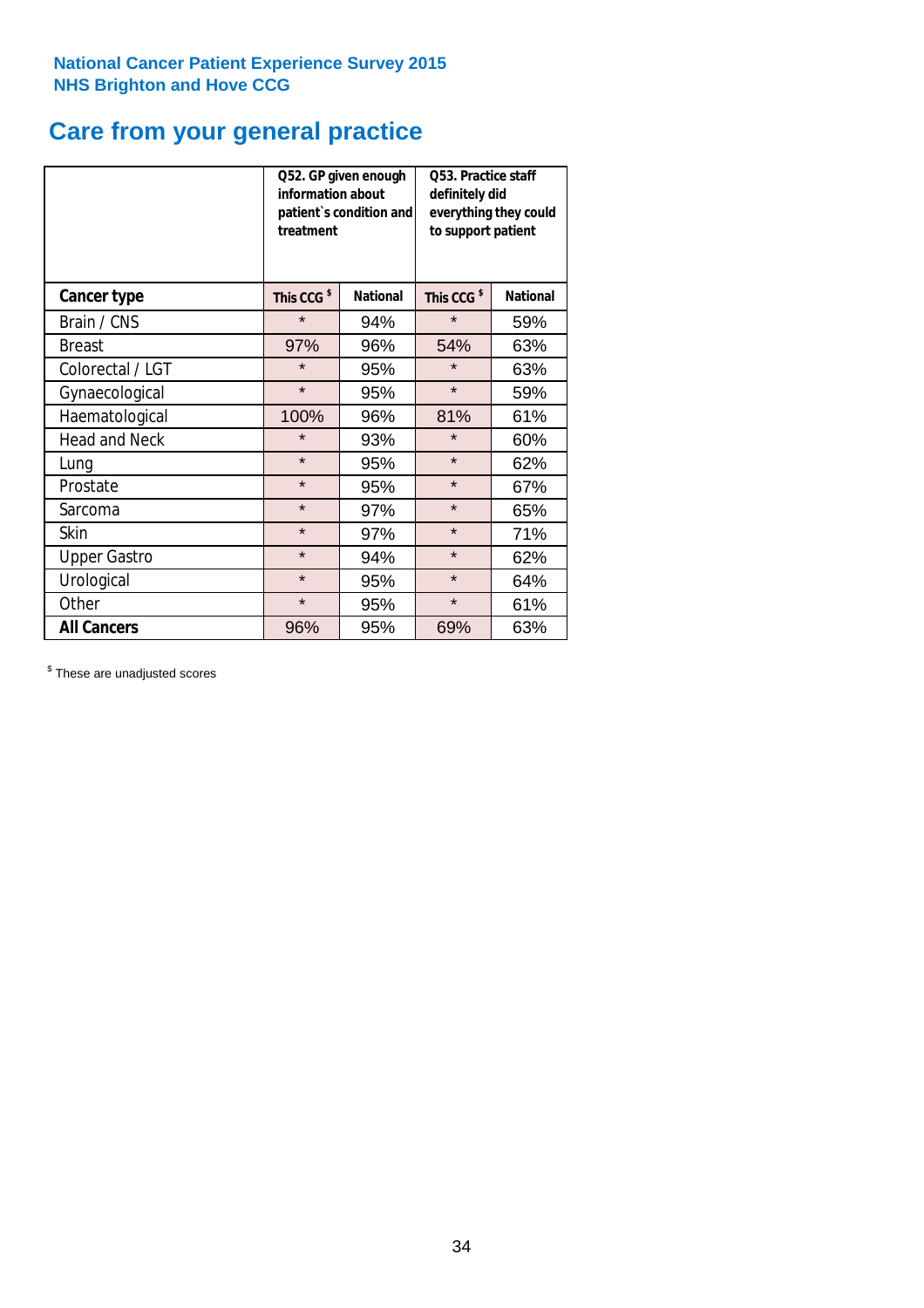### **Your overall NHS care**

|                      | Q54. Hospital and<br>community staff<br>always worked well<br>together |                 | Q55. Patient given a<br>care plan |                 | Q56. Overall the<br>administration of the<br>care was very good /<br>good |                 | Q57. Length of time for<br>attending clinics and<br>appointments was<br>right |                 |
|----------------------|------------------------------------------------------------------------|-----------------|-----------------------------------|-----------------|---------------------------------------------------------------------------|-----------------|-------------------------------------------------------------------------------|-----------------|
| Cancer type          | This CCG <sup>\$</sup>                                                 | <b>National</b> | This CCG <sup>\$</sup>            | <b>National</b> | This CCG <sup>\$</sup>                                                    | <b>National</b> | This CCG <sup>\$</sup>                                                        | <b>National</b> |
| Brain / CNS          | $\star$                                                                | 45%             | $\star$                           | 29%             | $\star$                                                                   | 84%             | $\star$                                                                       | 60%             |
| <b>Breast</b>        | 53%                                                                    | 60%             | 32%                               | 35%             | 86%                                                                       | 90%             | 64%                                                                           | 64%             |
| Colorectal / LGT     | $\star$                                                                | 60%             | $\star$                           | 36%             | $\star$                                                                   | 88%             | $\star$                                                                       | 68%             |
| Gynaecological       | $\star$                                                                | 58%             | $\star$                           | 29%             | $\star$                                                                   | 89%             | $\star$                                                                       | 66%             |
| Haematological       | 72%                                                                    | 63%             | 28%                               | 33%             | 95%                                                                       | 92%             | 71%                                                                           | 62%             |
| <b>Head and Neck</b> | $\star$                                                                | 58%             | $\star$                           | 34%             | $\star$                                                                   | 89%             | $\star$                                                                       | 65%             |
| Lung                 | $\star$                                                                | 63%             | $\star$                           | 32%             | $\star$                                                                   | 89%             | $\star$                                                                       | 70%             |
| Prostate             | $\star$                                                                | 63%             | $\star$                           | 36%             | $\star$                                                                   | 87%             | $\star$                                                                       | 71%             |
| Sarcoma              | $\star$                                                                | 60%             | $\star$                           | 31%             | $\star$                                                                   | 90%             | $\star$                                                                       | 63%             |
| Skin                 | $\star$                                                                | 69%             | $\star$                           | 39%             | $\star$                                                                   | 89%             | $\star$                                                                       | 73%             |
| <b>Upper Gastro</b>  | $\star$                                                                | 58%             | $\star$                           | 36%             | $\star$                                                                   | 88%             | $\star$                                                                       | 66%             |
| Urological           | 63%                                                                    | 62%             | $\star$                           | 26%             | 79%                                                                       | 84%             | 67%                                                                           | 73%             |
| Other                | $\star$                                                                | 56%             | $\star$                           | 29%             | $\star$                                                                   | 87%             | $\star$                                                                       | 61%             |
| <b>All Cancers</b>   | 58%                                                                    | 61%             | 29%                               | 33%             | 88%                                                                       | 89%             | 68%                                                                           | 66%             |

|                      | Q58. Taking part in<br>cancer research | discussed with patient | good                   | Q59. Patient's average<br>rating of care scored<br>from very poor to very |  |  |
|----------------------|----------------------------------------|------------------------|------------------------|---------------------------------------------------------------------------|--|--|
| <b>Cancer type</b>   | This CCG <sup>\$</sup>                 | <b>National</b>        | This CCG <sup>\$</sup> | <b>National</b>                                                           |  |  |
| Brain / CNS          | $\star$                                | 32%                    | $\star$                | 8.5                                                                       |  |  |
| <b>Breast</b>        | 17%                                    | 28%                    | 8.3                    | 8.8                                                                       |  |  |
| Colorectal / LGT     | $\star$                                | 22%                    | $\star$                | 8.7                                                                       |  |  |
| Gynaecological       | $\star$                                | 27%                    | $\star$                | 8.7                                                                       |  |  |
| Haematological       | 23%                                    | 36%                    | 9.1                    | 8.8                                                                       |  |  |
| <b>Head and Neck</b> | $\star$                                | 21%                    | $\star$                | 8.6                                                                       |  |  |
| Lung                 | $\star$                                | 34%                    | $\star$                | 8.6                                                                       |  |  |
| Prostate             | $\star$                                | 35%                    | $\star$                | 8.6                                                                       |  |  |
| Sarcoma              | $\star$                                | 29%                    | $\star$                | 8.7                                                                       |  |  |
| Skin                 | $\star$                                | 17%                    | $\star$                | 8.9                                                                       |  |  |
| <b>Upper Gastro</b>  | $\star$                                | 30%                    | $\star$                | 8.6                                                                       |  |  |
| Urological           | 13%                                    | 14%                    | 8.3                    | 8.5                                                                       |  |  |
| Other                | $\star$                                | 31%                    | $\star$                | 8.6                                                                       |  |  |
| <b>All Cancers</b>   | 23%                                    | 28%                    | 8.5                    | 8.7                                                                       |  |  |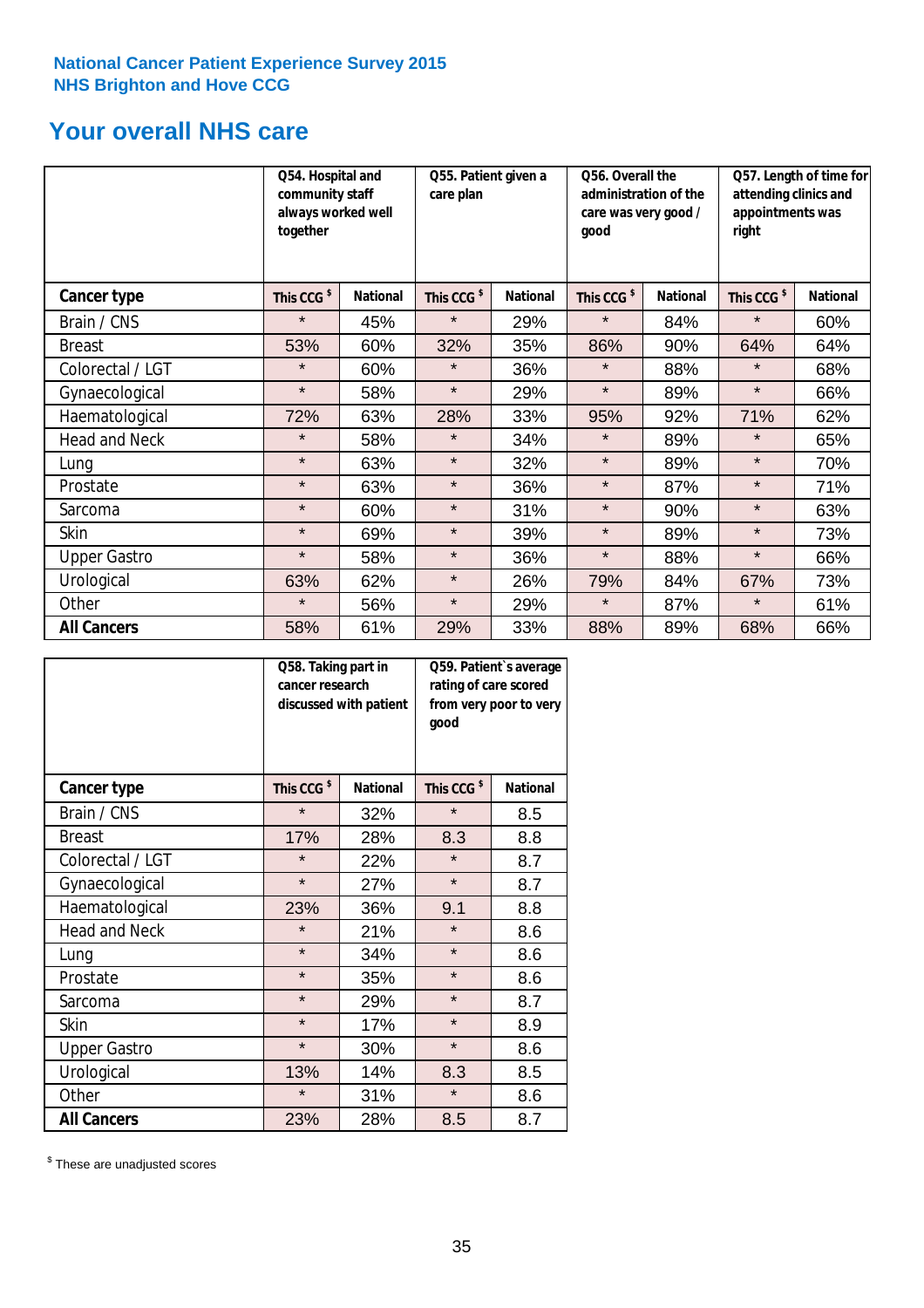### **Annex**

### **Methodology**

The sample for the survey included all adult (aged 16 and over) NHS patients, with a confirmed primary diagnosis of cancer, discharged from an NHS Trust after an inpatient episode or day case attendance for cancer related treatment in the months of April, May and June 2015.

The patients included in the sample had relevant cancer ICD10 codes (C00-99 excluding C44 and C84, and D05) in the first diagnosis field of their patient records, applied to their patient files by the relevant NHS Trust, and were alive at the point at which fieldwork commenced. Deceased checks were undertaken on up to three occasions during fieldwork, to ensure that questionnaires were not sent to patients who had died since their treatment.

Trust samples were checked rigorously for duplicates and patient lists were also de-duplicated nationally to ensure that patients did not receive multiple copies of questionnaires.

The fieldwork for the survey was undertaken between October 2015 and March 2016.

For the first time, the survey used a mixed mode methodology. Questionnaires were sent by post with two reminders where necesssary, but also included an option to complete online. A Freephone helpline was available for respondents to ask questions about the survey, to enable them to complete their questionnaires over the phone, and to provide access to a translation and interpreting facility for those whose first language was not English.

The Health Research Authority supported the survey by granting Section 251 approval.

#### **Further information**

Further information on survey methodology, as well as all of the national and local reports and data, is available at www.ncpes.co.uk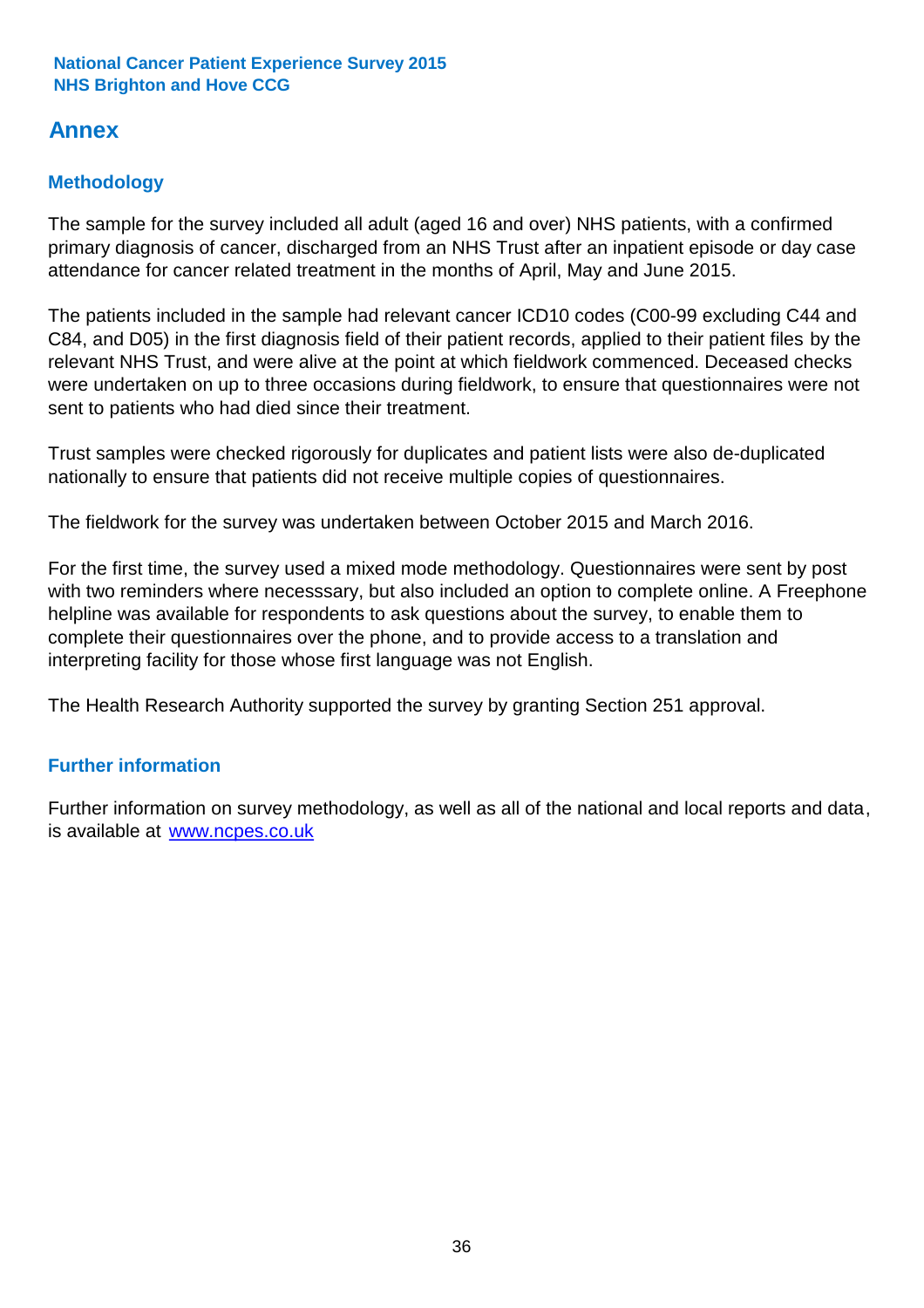#### **Redevelopment of the 2015 survey**

A number of significant changes have been made to the National Cancer Patient Experience Survey in 2015:

- the length of the questionnaire has been reduced
- response options have been reviewed and changed to make them consistent throughout the survey
- some of the questions and / or answer options have been changed so that they are now in line with questions in other patient surveys (e.g. the Care Quality Commission national patient surveys), to improve comparability between them
- the topic areas within the questionnaire have been redesigned to capture the whole patient journey.

There are 50 questions in the questionnaire that relate directly to patient experience. Of these, 14 remain unchanged from previous years; and a further 21 have been slightly amended. We draw caution in directly comparing data from the 2015 survey to the findings of the previous CPES surveys, even for identical questions. Changes in the structure of the survey instrument (questionnaire) and also the administration of the survey (calendar period and length of time from sampling to field work start and completion) may influence nationwide averages, although these features will not greatly impact on relative comparisons (e.g. between patient groups or hospitals).

The other 15 questions are either new or substantially changed from previous years.

It is expected that there will be few, if any changes, to the questionnaire going forward so we will be able to compare the results year on year. Where changes are necessary they are expected to be for methodological reasons or to improve question reliability.

Another significant change in 2015 is that an online version of the questionnaire has been developed. The online version was developed to make the questionnaire more accessible for respondents. This may have an impact on the demographic characteristics of the respondents. This may be an improvement if previously underrepresented groups have responded. However, changes to the demographics of respondents may have implications on the overall results - and again, leads us to draw caution in directly comparing results with previous years.

#### **Official Statistics**

The 2015 survey data has been published for the first time as Official Statistics. The 2015 survey data has been produced and published in line with the Code of Practice for Official Statistics.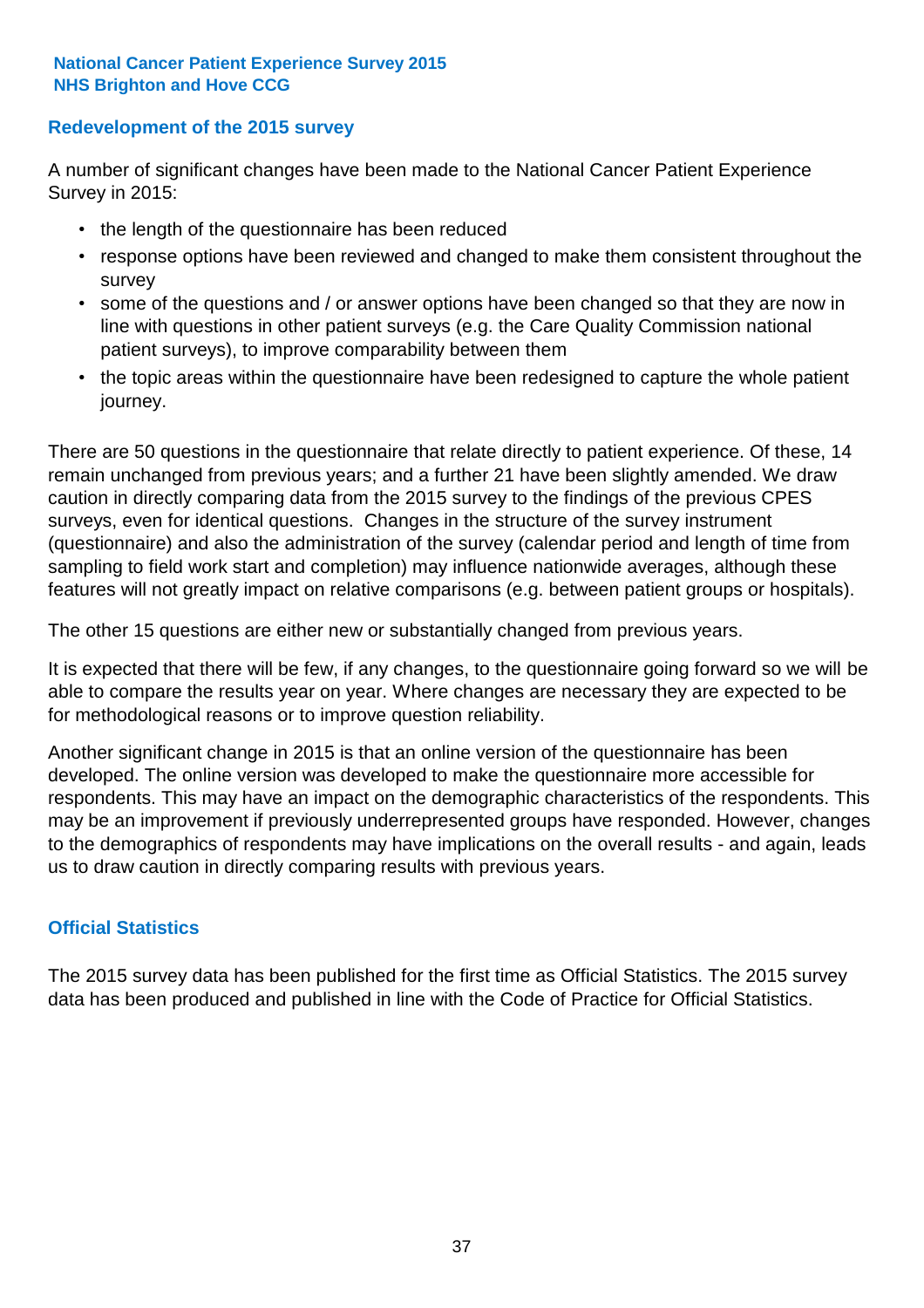#### **Scoring methodologies**

49 of the 50 questions relating directly to patient experience have been summarised as the score of the percentage of patients who reported a positive experience. For example:

- question 6 asks: "Overall, how did you feel about the length of time you had to wait for your test to be done?". Responses have been recorded as positive only for those patients who selected the first option ("It was about right")
- question 11 asks: "When you were told you had cancer, were you given written information about the type of cancer you had?". Responses have been recorded as positive only for those patients who selected the first option ("Yes, and it was easy to understand").

Where options do not provide any information on positive/negative patient experience (e.g. "Don't know / can't remember"), they are excluded from the score.

The other question (question 59) asks respondents to rate their overall care on a scale of 0 to 10. Scores have been given as an average on this scale.

A copy of the 2015 questionnaire, marked up with all of these scoring conventions, is available at www.ncpes.co.uk

Further details on the scoring methodology can be found in the technical document for the survey, available at <u>www.ncpes.co.uk</u>

#### **Case-mix adjustment**

For the first time in 2015, case-mix adjusted findings are being presented alongside unadjusted results for CCGs. Case-mix adjustment allows us to account for the impact that differing patient populations might have on results. By using the case-mix adjusted estimates we can obtain a greater understanding of how a CCG is performing given their patient population.

The factors taken into account in this case-mix adjustment are gender, age, ethnic group, deprivation, and tumour group.

For further details on case-mix adjustment, please refer to the technical document for the survey, available at www.ncpes.co.uk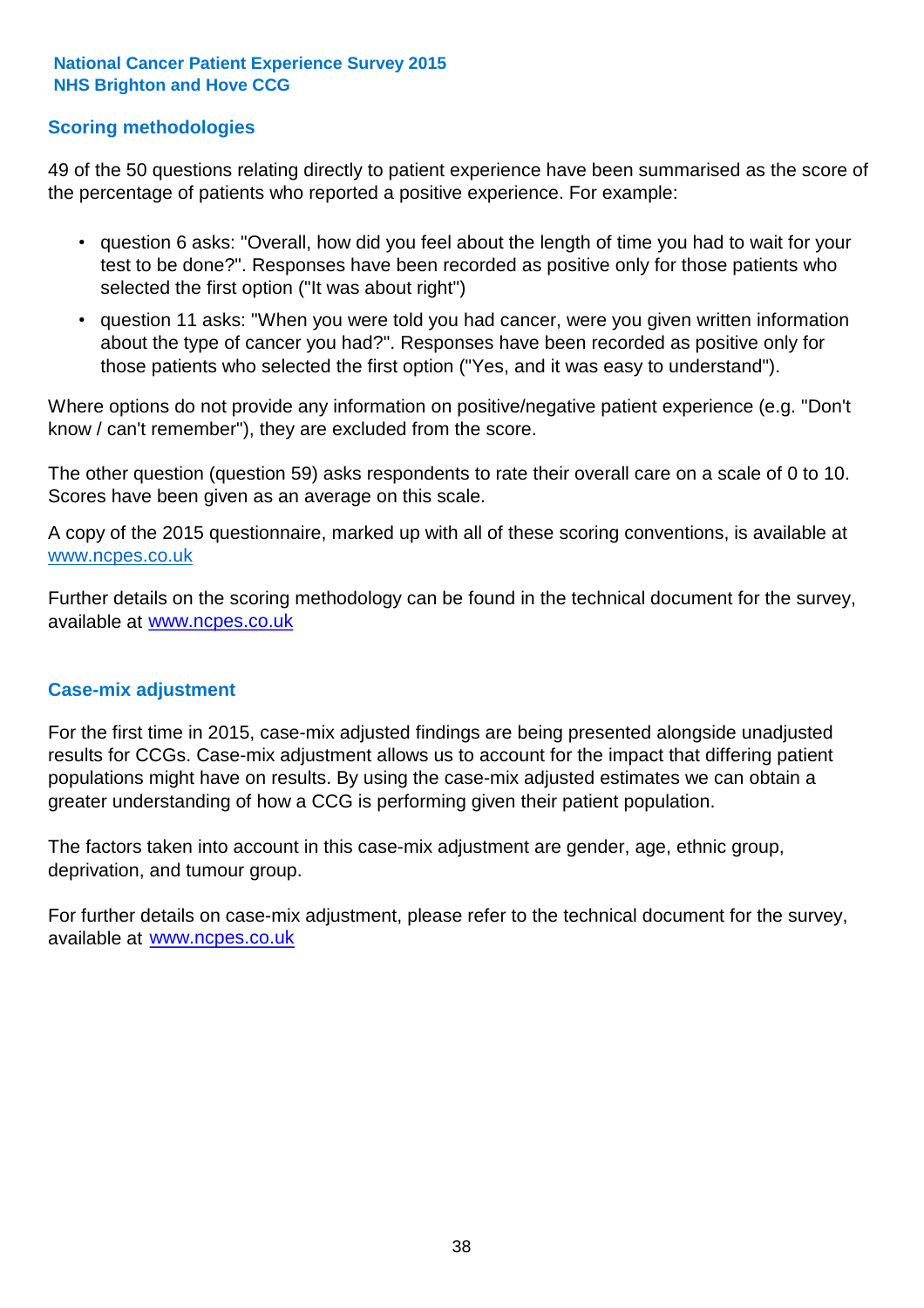#### **Response Rates**

|                 | <b>Sample</b><br><b>Size</b> | <b>Excluded</b> | Adjusted<br>Sample | <b>Not</b><br><b>Returned Refused</b> | <b>Blank</b>    | Completed | Response<br>Rate |
|-----------------|------------------------------|-----------------|--------------------|---------------------------------------|-----------------|-----------|------------------|
| <b>National</b> | 116,991                      | 8.719           | 108,272            | 33,168                                | 3.918           | 71,186    | 66%              |
| 09D             | 378                          | 18 <sup>1</sup> | 360                | 131                                   | 18 <sup>l</sup> | 211       | 59%              |

#### **Respondents by tumour group**

The tables below show the numbers of patients from each tumour group and the age and gender distribution of these patients.

| <b>Tumour Group</b>  | Number of<br>respondents* |
|----------------------|---------------------------|
| Brain / CNS          | 1                         |
| <b>Breast</b>        | 39                        |
| Gynaecological       | 7                         |
| Colorectal / LGT     | 18                        |
| Lung                 | 12                        |
| <b>Skin</b>          | 14                        |
| Haematological       | 67                        |
| <b>Upper Gastro</b>  | 4                         |
| Other                | 10                        |
| Urological           | 24                        |
| Prostate             | 11                        |
| Sarcoma              | 1                         |
| <b>Head and Neck</b> | 3                         |

*\* These figures may not match the numerator for all questions in the 'Comparisons by tumour group' section of this report, because not all questions were answered by all respondents.*

#### **Respondents by age and gender**

The questionnaire asked respondents to give their year of birth. This information has been amalgamated into 8 age bands. The age and gender distribution for the CCG was as follows:

|             | 16-24 | 25-34 | 35-44 | 45-54 | 55-64 | 65-74 | 75-84 | $85+$ | <b>Total</b> |
|-------------|-------|-------|-------|-------|-------|-------|-------|-------|--------------|
| <b>Male</b> |       |       | ა     | 6     | 27    | 39    | 23    |       | 106          |
| Female      |       |       |       | 16    | 19    | 30    | 24    |       | 105          |
| Total       |       |       | 13    | 22    | 46    | 69    | 47    | ا 0   | 211          |